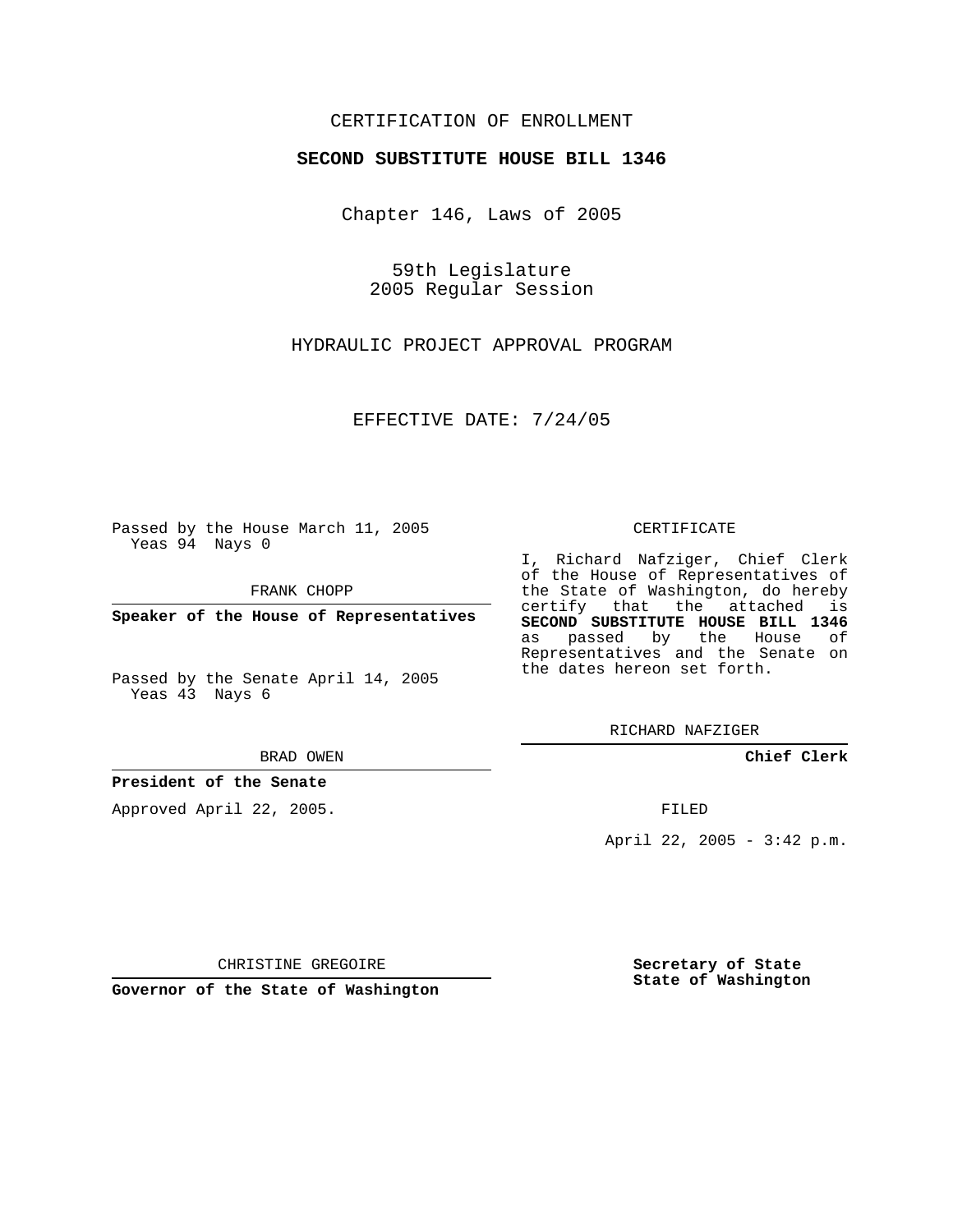# **SECOND SUBSTITUTE HOUSE BILL 1346** \_\_\_\_\_\_\_\_\_\_\_\_\_\_\_\_\_\_\_\_\_\_\_\_\_\_\_\_\_\_\_\_\_\_\_\_\_\_\_\_\_\_\_\_\_

\_\_\_\_\_\_\_\_\_\_\_\_\_\_\_\_\_\_\_\_\_\_\_\_\_\_\_\_\_\_\_\_\_\_\_\_\_\_\_\_\_\_\_\_\_

Passed Legislature - 2005 Regular Session

**State of Washington 59th Legislature 2005 Regular Session**

**By** House Committee on Appropriations (originally sponsored by Representatives Buck, B. Sullivan, Kretz, DeBolt, Blake, Eickmeyer and Takko)

READ FIRST TIME 03/07/05.

 AN ACT Relating to regulatory reform of the hydraulic project approval program; amending RCW 77.55.330, 77.55.150, 77.55.270, 77.55.280, 77.55.300, 77.55.130, 77.55.010, 77.55.200, 77.55.220, 77.55.340, 77.55.210, 77.55.290, 77.55.160, 77.55.350, 77.55.230, 77.55.090, 77.55.120, 77.55.140, 77.55.170, 77.55.180, 77.55.040, 77.55.050, 77.55.060, 77.55.320, 76.09.050, 77.12.865, and 77.65.250; adding new sections to chapter 77.55 RCW; adding a new chapter to Title 77 RCW; creating a new section; recodifying RCW 77.55.330, 77.55.030, 77.55.360, 77.55.150, 77.55.270, 77.55.020, 77.55.280, 77.55.300, 77.55.130, 77.55.200, 77.55.220, 77.55.340, 77.55.210, 77.55.290, 77.55.160, 77.55.010, 77.55.350, 77.55.230, 77.55.090, 77.55.120, 77.55.260, 77.55.140, 77.55.170, 77.55.180, 77.55.040, 77.55.050, 77.55.060, 77.55.070, 77.55.080, 77.55.310, 77.55.320, and 77.55.240; and repealing RCW 77.55.100, 77.55.110, 77.55.190, 77.55.250, and 77.55.370.

BE IT ENACTED BY THE LEGISLATURE OF THE STATE OF WASHINGTON:

| 17 | <b>PART</b> | -- |
|----|-------------|----|
|    |             |    |

**DEFINITIONS**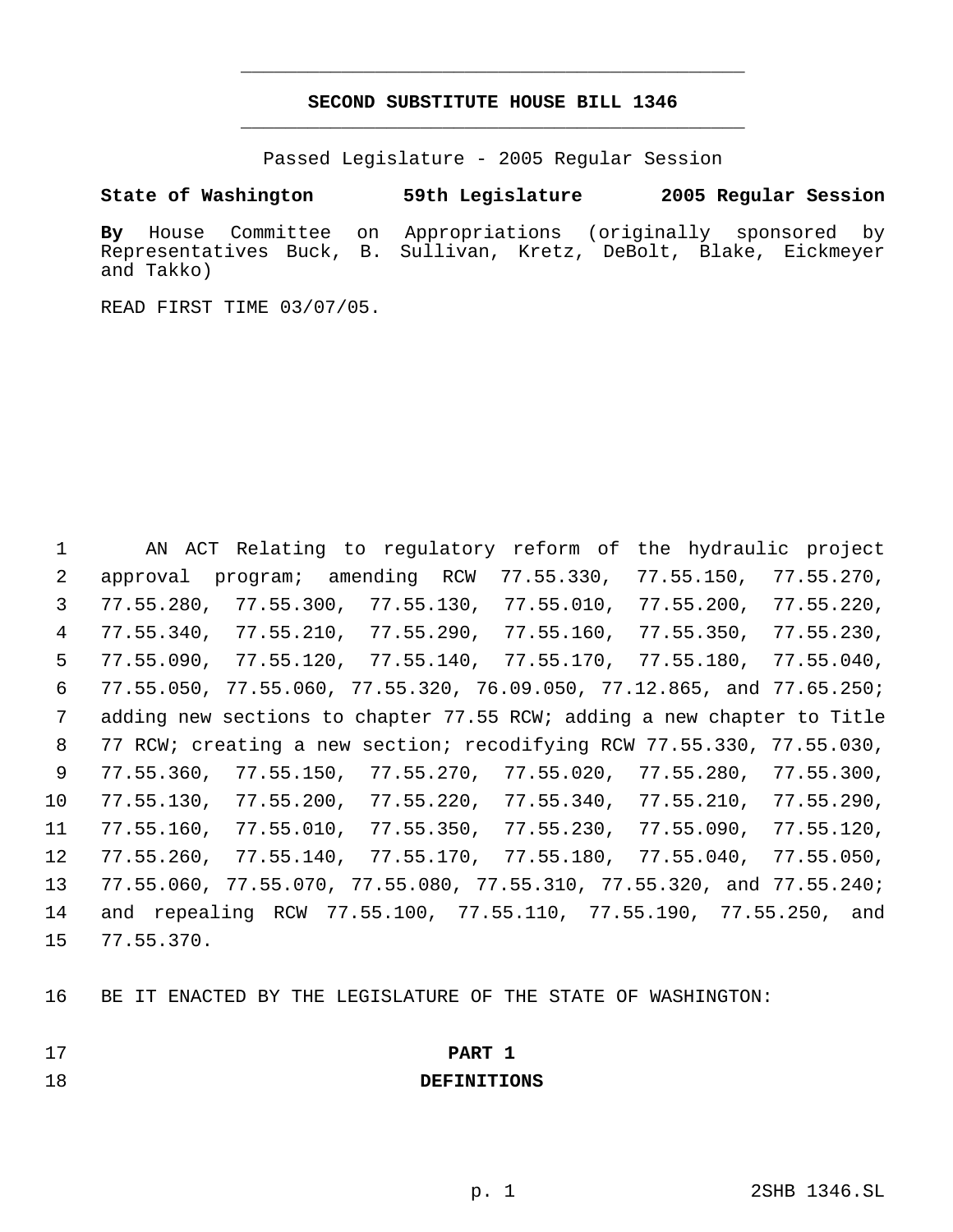NEW SECTION. **Sec. 101.** The definitions in this section apply throughout this chapter unless the context clearly requires otherwise. (1) "Bed" means the land below the ordinary high water lines of state waters. This definition does not include irrigation ditches, canals, storm water runoff devices, or other artificial watercourses except where they exist in a natural watercourse that has been altered by man.

 (2) "Board" means the hydraulic appeals board created in RCW 77.55.170 (as recodified by this act).

(3) "Commission" means the state fish and wildlife commission.

(4) "Department" means the department of fish and wildlife.

 (5) "Director" means the director of the department of fish and wildlife.

 (6) "Emergency" means an immediate threat to life, the public, property, or of environmental degradation.

 (7) "Hydraulic project" means the construction or performance of work that will use, divert, obstruct, or change the natural flow or bed of any of the salt or freshwaters of the state.

 (8) "Imminent danger" means a threat by weather, water flow, or other natural conditions that is likely to occur within sixty days of a request for a permit application.

 (9) "Marina" means a public or private facility providing boat moorage space, fuel, or commercial services. Commercial services include but are not limited to overnight or live-aboard boating accommodations.

 (10) "Marine terminal" means a public or private commercial wharf located in the navigable water of the state and used, or intended to be used, as a port or facility for the storing, handling, transferring, or transporting of goods to and from vessels.

 (11) "Ordinary high water line" means the mark on the shores of all water that will be found by examining the bed and banks and ascertaining where the presence and action of waters are so common and usual, and so long continued in ordinary years as to mark upon the soil or vegetation a character distinct from the abutting upland. Provided, that in any area where the ordinary high water line cannot be found, the ordinary high water line adjoining saltwater is the line of mean higher high water and the ordinary high water line adjoining fresh water is the elevation of the mean annual flood.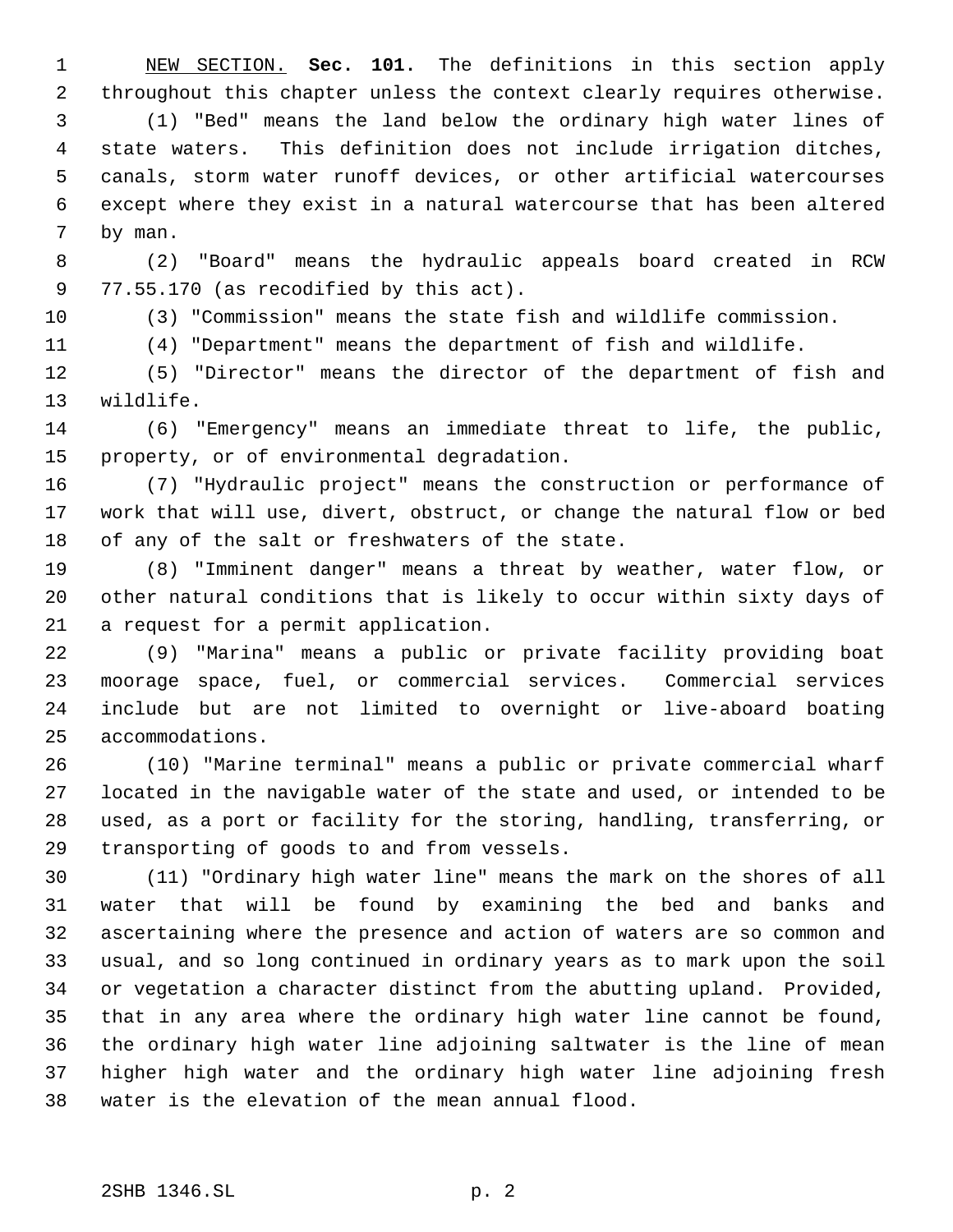- (12) "Permit" means a hydraulic project approval permit issued under this chapter.
- (13) "Sandbars" includes, but is not limited to, sand, gravel, rock, silt, and sediments.
- (14) "Small scale prospecting and mining" means the use of only the following methods: Pans; nonmotorized sluice boxes; concentrators; and minirocker boxes for the discovery and recovery of minerals.
- (15) "Spartina," "purple loosestrife," and "aquatic noxious weeds" have the same meanings as defined in RCW 17.26.020.
- (16) "Streambank stabilization" means those projects that prevent or limit erosion, slippage, and mass wasting. These projects include, but are not limited to, bank resloping, log and debris relocation or removal, planting of woody vegetation, bank protection using rock or woody material or placement of jetties or groins, gravel removal, or erosion control.
- (17) "Tide gate" means a one-way check valve that prevents the backflow of tidal water.
- (18) "Waters of the state" and "state waters" means all salt and fresh waters waterward of the ordinary high water line and within the territorial boundary of the state.

#### **PART 2**

#### **DETERMINING HOW TO OBTAIN A HYDRAULIC PROJECT APPROVAL PERMIT**

 NEW SECTION. **Sec. 201.** (1) Except as provided in sections 301 and 303 of this act and RCW 77.55.330 (as recodified by this act), in the event that any person or government agency desires to undertake a hydraulic project, the person or government agency shall, before commencing work thereon, secure the approval of the department in the form of a permit as to the adequacy of the means proposed for the protection of fish life.

 (2) A complete written application for a permit may be submitted in person or by registered mail and must contain the following:

(a) General plans for the overall project;

 (b) Complete plans and specifications of the proposed construction or work within the mean higher high water line in saltwater or within the ordinary high water line in freshwater;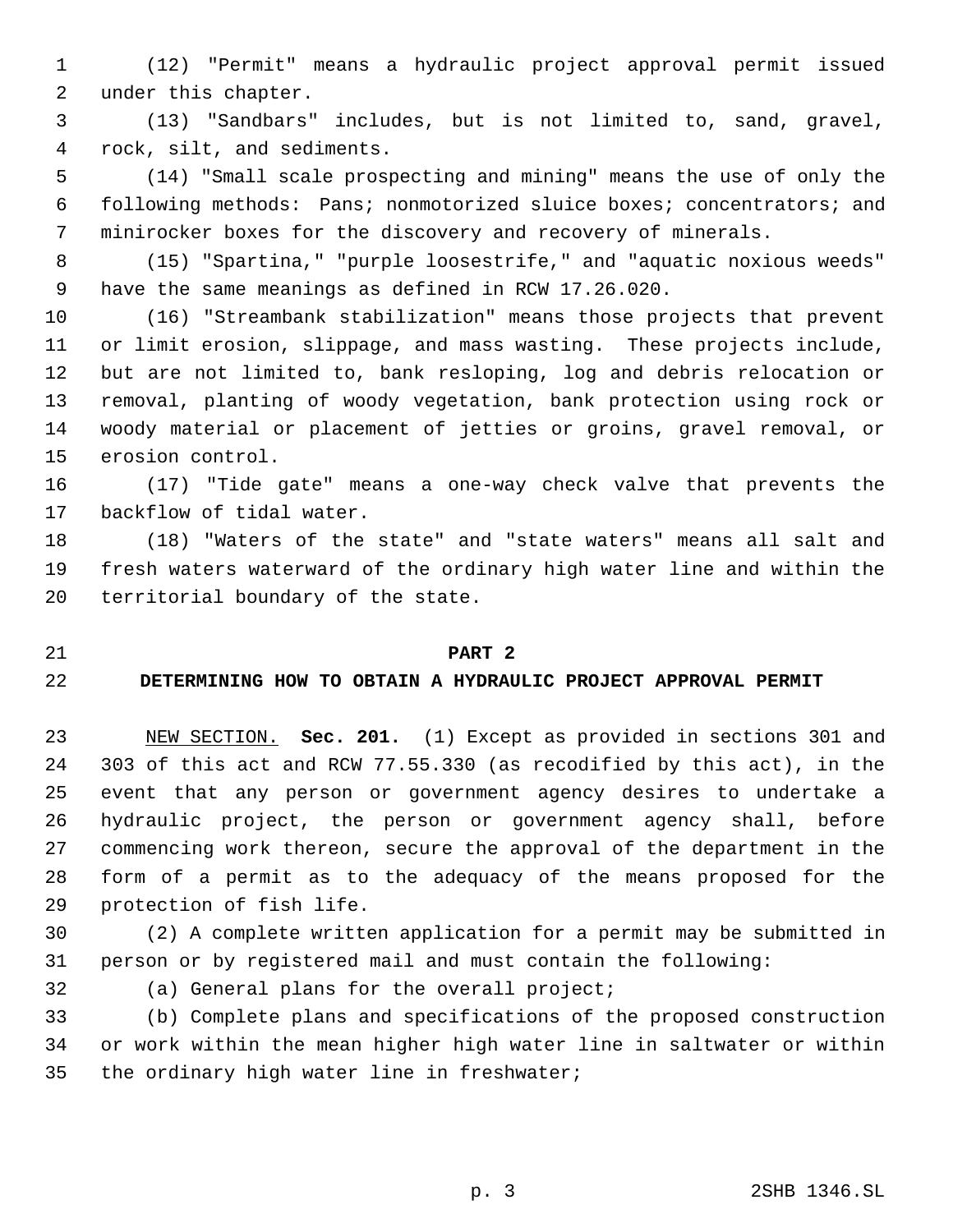(c) Complete plans and specifications for the proper protection of fish life; and

 (d) Notice of compliance with any applicable requirements of the state environmental policy act, unless otherwise provided for in this chapter.

 (3)(a) Protection of fish life is the only ground upon which approval of a permit may be denied or conditioned. Approval of a permit may not be unreasonably withheld or unreasonably conditioned. Except as provided in this subsection and subsections (8), (10), and (11) of this section, the department has forty-five calendar days upon receipt of a complete application to grant or deny approval of a permit. The forty-five day requirement is suspended if:

 (i) After ten working days of receipt of the application, the applicant remains unavailable or unable to arrange for a timely field evaluation of the proposed project;

(ii) The site is physically inaccessible for inspection;

(iii) The applicant requests a delay; or

 (iv) The department is issuing a permit for a storm water discharge and is complying with the requirements of RCW 77.55.340(3)(b) (as recodified by this act).

 (b) Immediately upon determination that the forty-five day period is suspended, the department shall notify the applicant in writing of the reasons for the delay.

 (c) The period of forty-five calendar days may be extended if the permit is part of a multiagency permit streamlining effort and all participating permitting agencies and the permit applicant agree to an extended timeline longer than forty-five calendar days.

 (4) If the department denies approval of a permit, the department shall provide the applicant a written statement of the specific reasons why and how the proposed project would adversely affect fish life. Issuance, denial, conditioning, or modification of a permit shall be appealable to the department or the board as specified in RCW 77.55.170 (as recodified by this act) within thirty days of the notice of decision.

 (5)(a) The permittee must demonstrate substantial progress on construction of that portion of the project relating to the permit within two years of the date of issuance.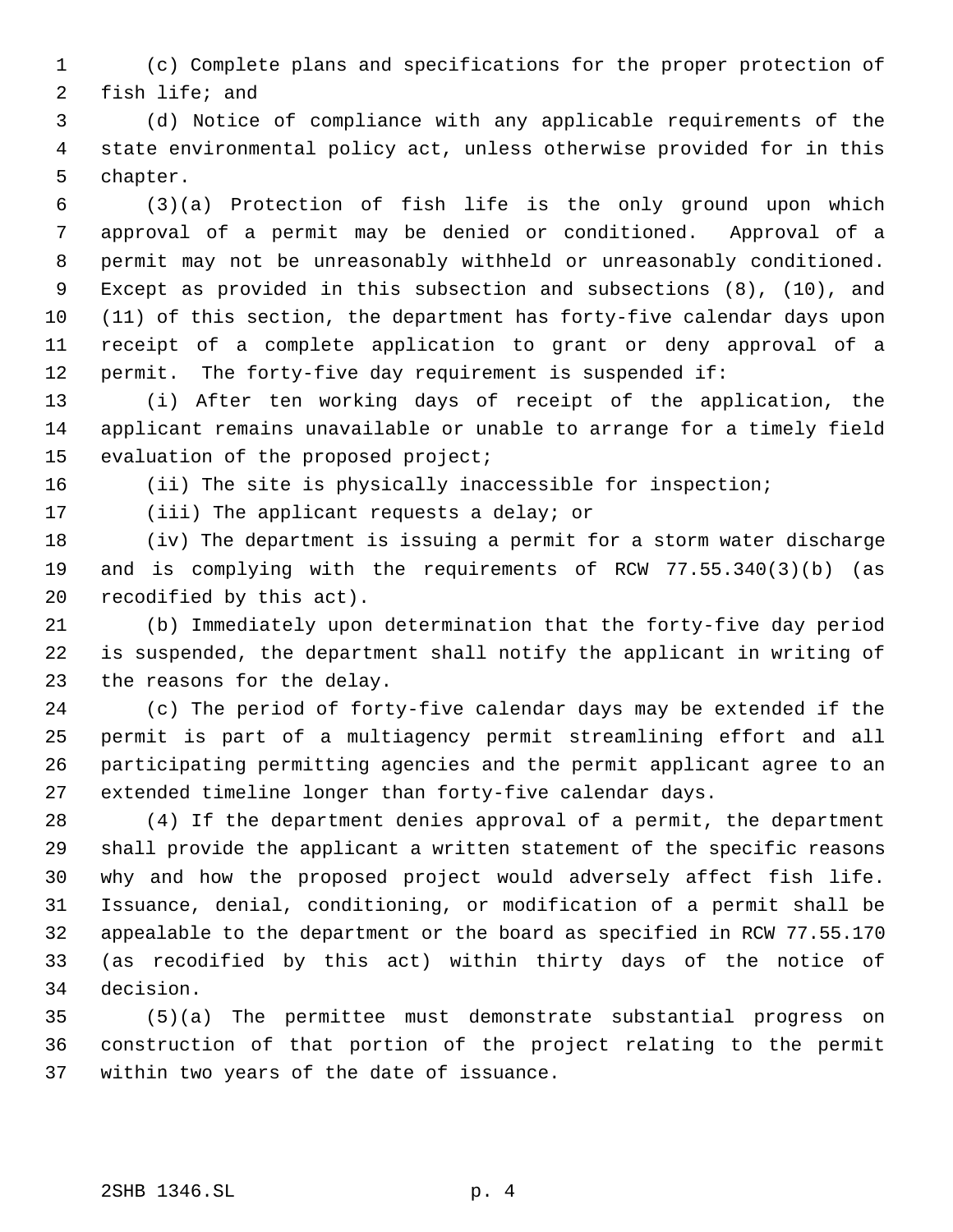(b) Approval of a permit is valid for a period of up to five years from the date of issuance, except as provided in (c) of this subsection and in RCW 77.55.220 (as recodified by this act).

 (c) A permit remains in effect without need for periodic renewal for hydraulic projects that divert water for agricultural irrigation or stock watering purposes and that involve seasonal construction or other work. A permit for streambank stabilization projects to protect farm and agricultural land as defined in RCW 84.34.020 remains in effect without need for periodic renewal if the problem causing the need for the streambank stabilization occurs on an annual or more frequent basis. The permittee must notify the appropriate agency before commencing the construction or other work within the area covered by the permit.

 (6) The department may, after consultation with the permittee, modify a permit due to changed conditions. The modification becomes effective unless appealed to the department or the board as specified in RCW 77.55.170 (as recodified by this act) within thirty days from the notice of the proposed modification. For hydraulic projects that divert water for agricultural irrigation or stock watering purposes, or when the hydraulic project or other work is associated with streambank stabilization to protect farm and agricultural land as defined in RCW 84.34.020, the burden is on the department to show that changed conditions warrant the modification in order to protect fish life.

 (7) A permittee may request modification of a permit due to changed conditions. The request must be processed within forty-five calendar days of receipt of the written request. A decision by the department may be appealed to the board within thirty days of the notice of the decision. For hydraulic projects that divert water for agricultural irrigation or stock watering purposes, or when the hydraulic project or other work is associated with streambank stabilization to protect farm and agricultural land as defined in RCW 84.34.020, the burden is on the permittee to show that changed conditions warrant the requested modification and that such a modification will not impair fish life.

 (8) The department or the county legislative authority may declare and continue an emergency. The county legislative authority shall immediately notify the department if it declares an emergency under this subsection. The department, through its authorized representatives, shall issue immediately, upon request, oral approval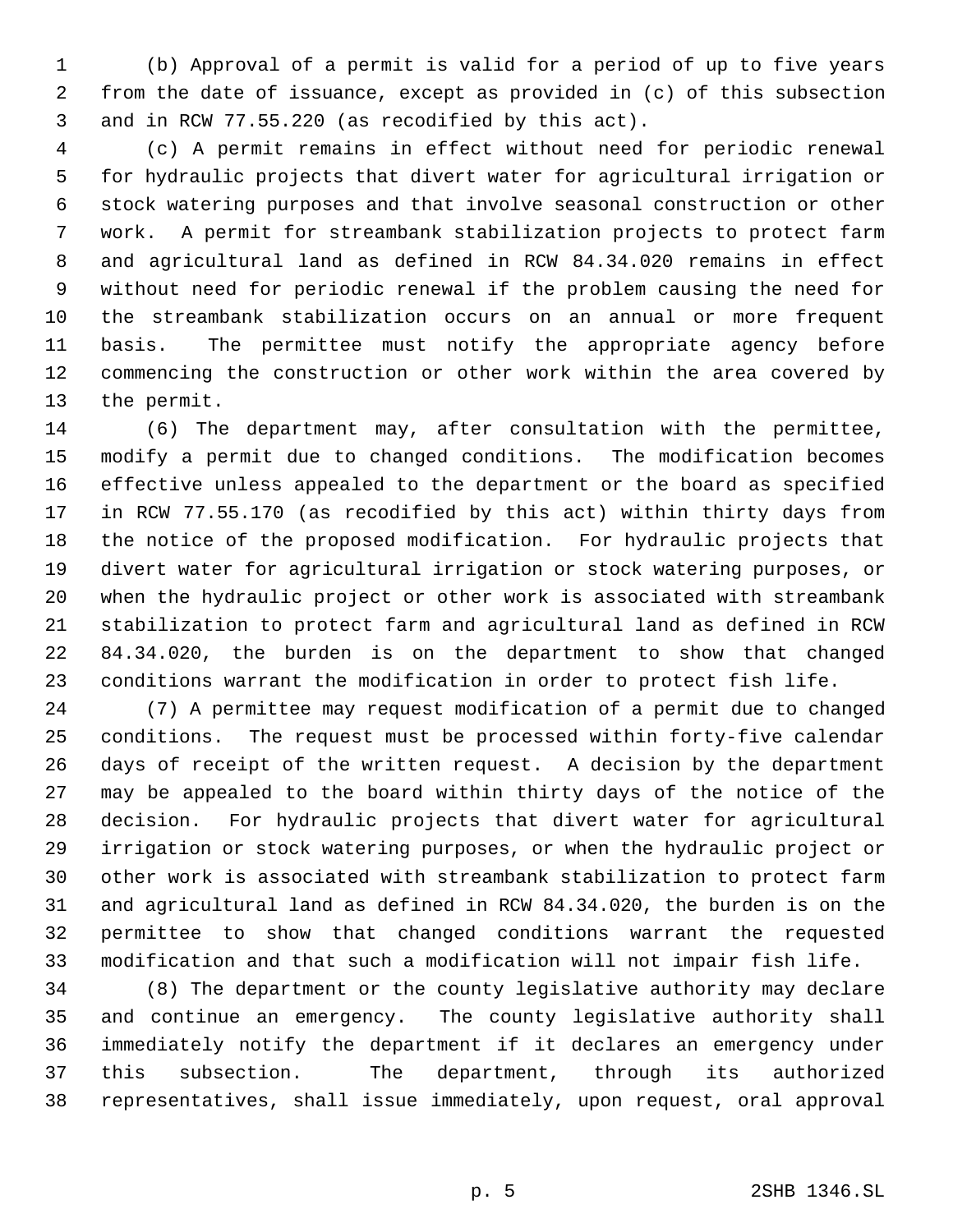for a stream crossing, or work to remove any obstructions, repair existing structures, restore streambanks, protect fish life, or protect property threatened by the stream or a change in the stream flow without the necessity of obtaining a written permit prior to commencing work. Conditions of the emergency oral permit must be established by the department and reduced to writing within thirty days and complied with as provided for in this chapter. The department may not require the provisions of the state environmental policy act, chapter 43.21C RCW, to be met as a condition of issuing a permit under this subsection.

 (9) All state and local agencies with authority under this chapter to issue permits or other authorizations in connection with emergency water withdrawals and facilities authorized under RCW 43.83B.410 shall expedite the processing of such permits or authorizations in keeping with the emergency nature of such requests and shall provide a decision to the applicant within fifteen calendar days of the date of application.

 (10) The department or the county legislative authority may determine an imminent danger exists. The county legislative authority shall notify the department, in writing, if it determines that an imminent danger exists. In cases of imminent danger, the department shall issue an expedited written permit, upon request, for work to remove any obstructions, repair existing structures, restore banks, protect fish resources, or protect property. Expedited permit requests require a complete written application as provided in subsection (2) of this section and must be issued within fifteen calendar days of the receipt of a complete written application. Approval of an expedited permit is valid for up to sixty days from the date of issuance. The department may not require the provisions of the state environmental policy act, chapter 43.21C RCW, to be met as a condition of issuing a permit under this subsection.

 (11) The department may issue an expedited written permit in those instances where normal permit processing would result in significant hardship for the applicant or unacceptable damage to the environment. Expedited permit requests require a complete written application as provided in subsection (2) of this section and must be issued within fifteen calendar days of the receipt of a complete written application. Approval of an expedited permit is valid for up to sixty days from the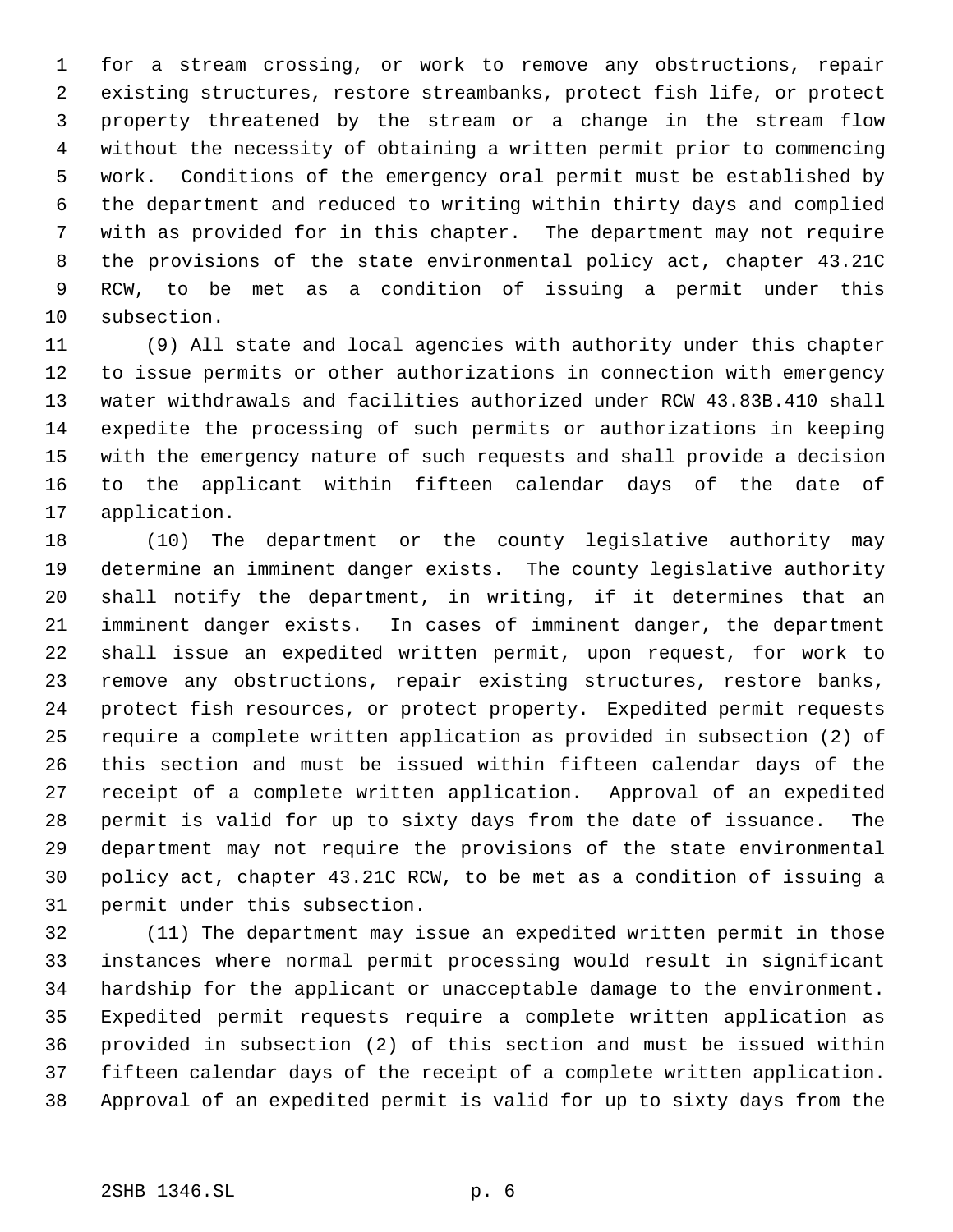date of issuance. The department may not require the provisions of the state environmental policy act, chapter 43.21C RCW, to be met as a condition of issuing a permit under this subsection.

# **PART 3**

# **EXEMPTION FROM HYDRAULIC PROJECT APPROVAL**

 NEW SECTION. **Sec. 301.** The act of driving across an established ford is exempt from a permit. Driving across streams or on wetted streambeds at areas other than established fords requires a permit. Work within the ordinary high water line of state waters to construct or repair a ford or crossing requires a permit.

 **Sec. 302.** RCW 77.55.330 and 2002 c 20 s 4 are each amended to read as follows:

13 The removal of derelict fishing gear does not require ((written 14 approval)) a permit under this chapter if the gear is removed according to the guidelines described in RCW 77.12.865.

 NEW SECTION. **Sec. 303.** (1) An activity conducted solely for the removal or control of spartina does not require a permit.

 (2) An activity conducted solely for the removal or control of purple loosestrife and which is performed with handheld tools, handheld equipment, or equipment carried by a person does not require a permit.

#### **PART 4**

# **COMPLIANCE THROUGH GUIDELINES, AGREEMENTS, AND PAMPHLETS**

 **Sec. 401.** RCW 77.55.150 and 1995 c 255 s 4 are each amended to read as follows:

25 (1) ((An activity conducted solely for the removal or control of spartina shall not require hydraulic project approval.

 $(2)$  An activity conducted solely for the removal or control of purple loosestrife and which is performed with hand-held tools, hand- held equipment, or equipment carried by a person when used shall not require hydraulic project approval.

31  $(3)$  By June 30, 1997, the department ((of fish and wildlife)) shall develop rules for projects conducted solely for the removal or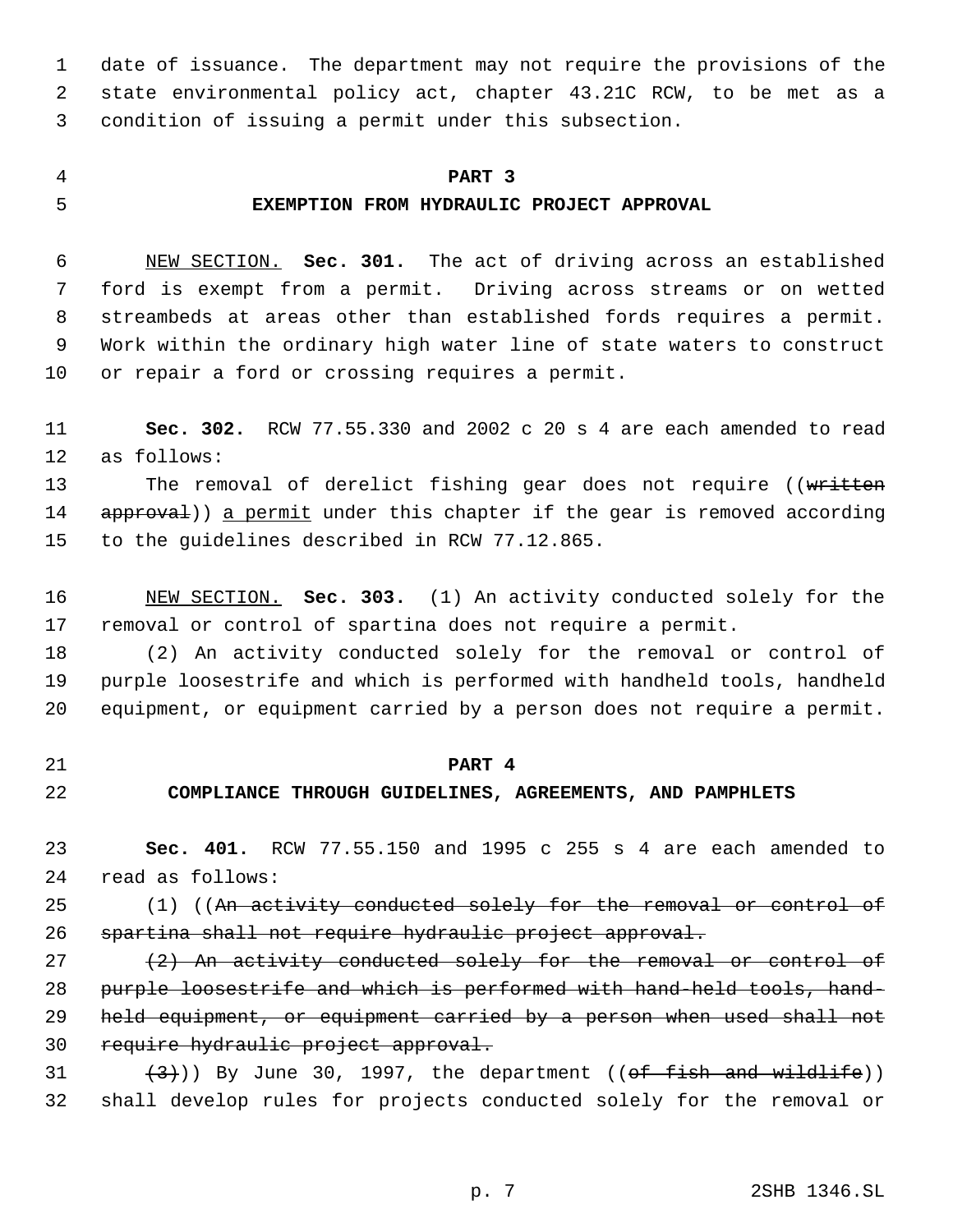1 control of various aquatic noxious weeds other than spartina and purple 2 loosestrife and for activities or hydraulic projects for controlling 3 purple loosestrife not covered by  $(($ subsection  $(2)$ )) section 303(2) of 4 this ((section, which projects will use, divert, obstruct, or change 5 the natural flow or bed of any of the salt or fresh waters of the 6 state)) act. Following the adoption of the rules, the department shall 7 produce and distribute a pamphlet describing the methods of removing or 8 controlling the aquatic noxious weeds that are approved under the 9 rules. The pamphlet serves as the ((hydraulic project approval)) 10 permit for any project that is conducted solely for the removal or 11 control of such aquatic noxious weeds and that is conducted as 12 described in the pamphlet( $(+)$ ). No further ((hydraulic project 13 approval)) permit is required for such a project.

 (2) From time to time as information becomes available, the department shall adopt similar rules for additional aquatic noxious weeds or additional activities for removing or controlling aquatic 17 noxious weeds not governed by ((subsection (1) or (2) of this section)) sections 303 (1) and (2) of this act and shall produce and distribute one or more pamphlets describing these methods of removal or control. 20 Such a pamphlet serves as the ((hydraulic project approval)) permit for any project that is conducted solely for the removal or control of such aquatic noxious weeds and that is conducted as described in the 23 pamphlet( $(+)$ ). No further ((hydraulic project approval)) permit is required for such a project.

25  $((4)$  As used in this section, "spartina," "purple loosestrife," 26 and "aquatic noxious weeds" have the meanings prescribed by RCW  $27 \quad 17.26.020.$ 

28  $(5)$ )) (3) Nothing in this section shall prohibit the department 29 ((of fish and wildlife)) from requiring a ((hydraulic project 30 approval)) permit for those parts of hydraulic projects that are not 31 specifically for the control or removal of spartina, purple 32 loosestrife, or other aquatic noxious weeds.

33 **Sec. 402.** RCW 77.55.270 and 1997 c 415 s 2 are each amended to 34 read as follows:

35 (1) Small scale prospecting and mining shall not require ((written 36 approval)) a permit under this chapter if the prospecting is conducted 37 in accordance with  $((previsions))$  <u>rules</u> established by the department.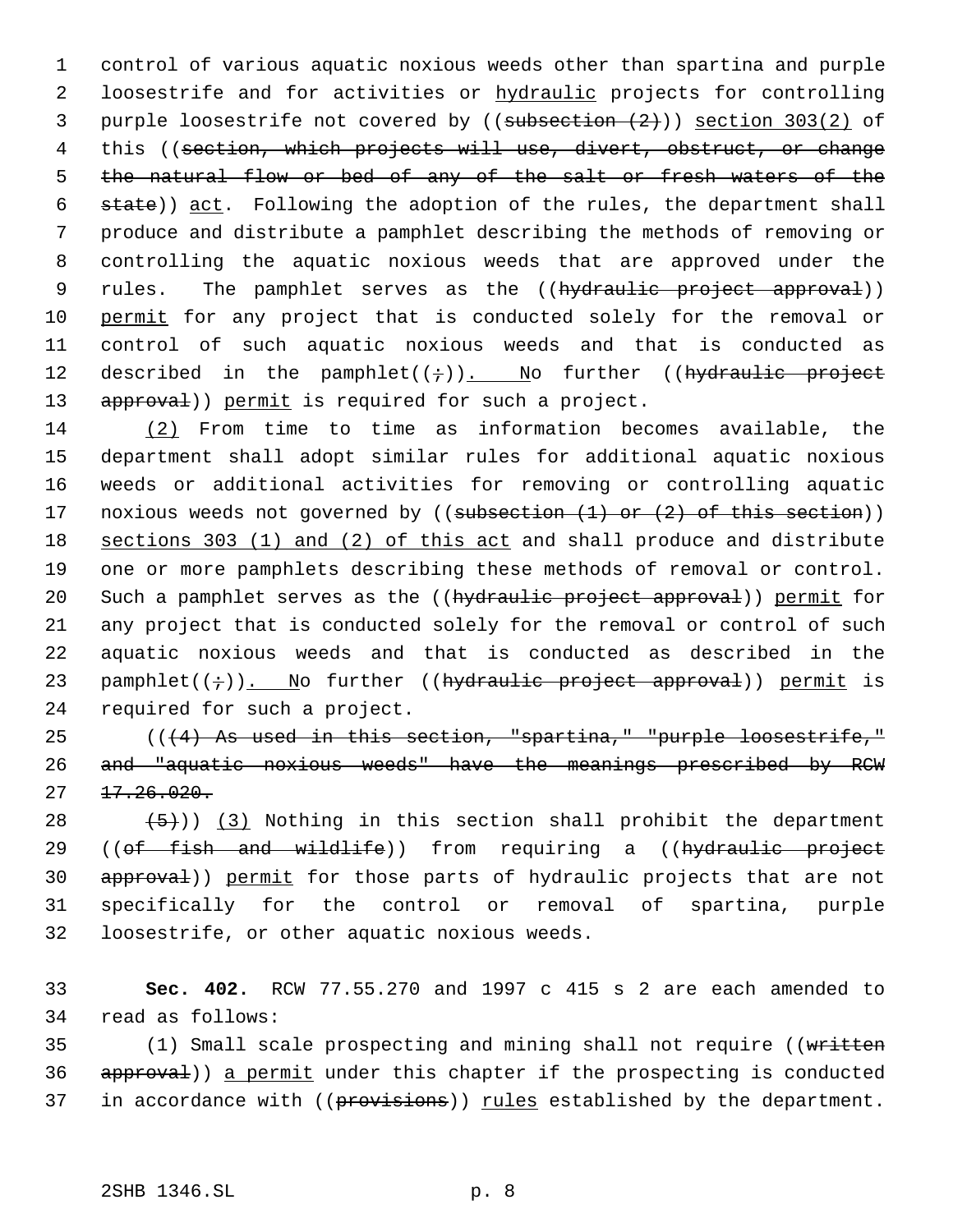(2) By December 31, 1998, the department shall adopt rules applicable to small scale prospecting and mining activities subject to this section. The department shall develop the rules in cooperation with the recreational mining community and other interested parties.

 (3) Within two months of adoption of the rules, the department shall distribute an updated gold and fish pamphlet that describes methods of mineral prospecting that are consistent with the department's rule. The pamphlet shall be written to clearly indicate 9 the prospecting methods that require ((written approval)) a permit under this chapter and the prospecting methods that require compliance with the pamphlet. To the extent possible, the department shall use the provisions of the gold and fish pamphlet to minimize the number of 13 specific provisions of a written ((approval)) permit issued under this chapter.

 (((4) For the purposes of this chapter, "small scale prospecting 16 and mining" means only the use of the following methods: Pans, nonmotorized sluice boxes, concentrators, and minirocker boxes for the 18 discovery and recovery of minerals.))

 **Sec. 403.** RCW 77.55.280 and 2001 c 253 s 54 are each amended to read as follows:

21 When a private landowner is applying for ((hydraulic project 22 approval)) a permit under this chapter and that landowner has entered into a habitat incentives agreement with the department and the 24 department of natural resources as provided in RCW 77.55.300 (as 25 recodified by this act), the department shall comply with the terms of 26 that agreement when evaluating the request for ((hydraulic project 27 approval)) a permit.

 **Sec. 404.** RCW 77.55.300 and 2000 c 107 s 229 are each amended to read as follows:

30 (1) Beginning in January 1998, the department ((of fish and 31 wildlife)) and the department of natural resources shall implement a habitat incentives program based on the recommendations of federally recognized Indian tribes, landowners, the regional fisheries enhancement groups, the timber, fish, and wildlife cooperators, and other interested parties. The program shall allow a private landowner to enter into an agreement with the departments to enhance habitat on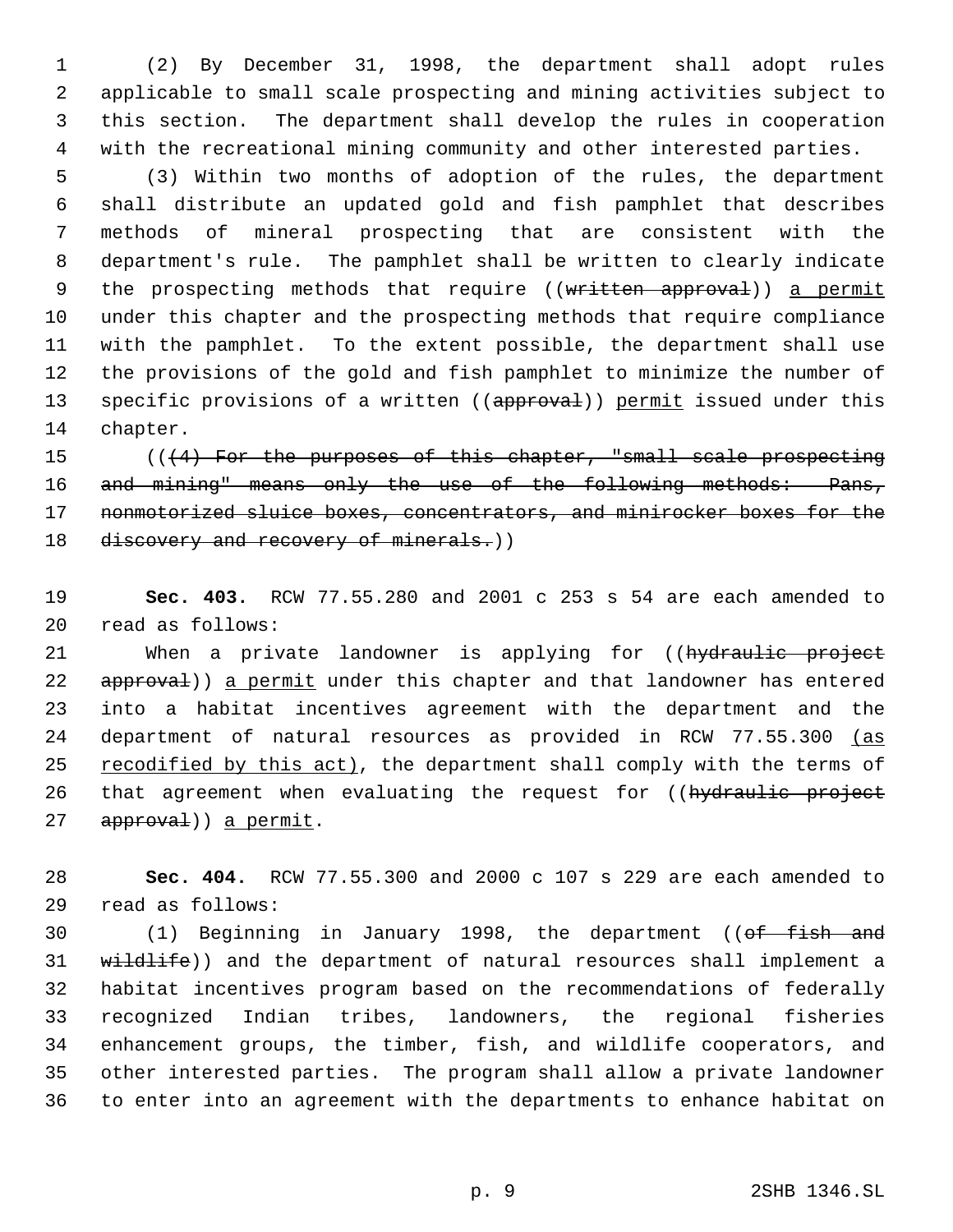the landowner's property for food fish, game fish, or other wildlife species. In exchange, the landowner shall receive state regulatory 3 certainty with regard to future applications for ((hydraulic project 4 approval)) a permit or a forest practices permit on the property covered by the agreement. The overall goal of the program is to provide a mechanism that facilitates habitat development on private property while avoiding an adverse state regulatory impact to the landowner at some future date. A single agreement between the departments and a landowner may encompass up to one thousand acres. A landowner may enter into multiple agreements with the departments, provided that the total acreage covered by such agreements with a single landowner does not exceed ten thousand acres. The departments are not obligated to enter into an agreement unless the departments find that the agreement is in the best interest of protecting fish or wildlife species or their habitat.

 (2) A habitat incentives agreement shall be in writing and shall 17 contain at least the following:  $(a)$  A description of the property 18 covered by the agreement( $(\tau)$ ); (b) an expiration date( $(\tau)$ ); (c) a description of the condition of the property prior to the 20 implementation of the agreement( $(\tau)$ ); and  $(d)$  other information needed by the landowner and the departments for future reference and decisions.

23 (3) As part of the agreement, the department ((of fish and 24 wildlife)) may stipulate the factors that will be considered when the 25 department evaluates a landowner's application for ((hydraulic project 26 approval under RCW 77.55.100 or 77.55.110) a permit on property covered by the agreement. The department's identification of these evaluation factors shall be in concurrence with the department of natural resources and affected federally recognized Indian tribes. In general, future decisions related to the issuance, conditioning, or 31 denial of ((hydraulic project approval shall)) a permit must be based on the conditions present on the landowner's property at the time of the agreement, unless all parties agree otherwise.

 (4) As part of the agreement, the department of natural resources may stipulate the factors that will be considered when the department of natural resources evaluates a landowner's application for a forest practices permit under chapter 76.09 RCW on property covered by the 38 agreement. The ((department's)) department of natural resources'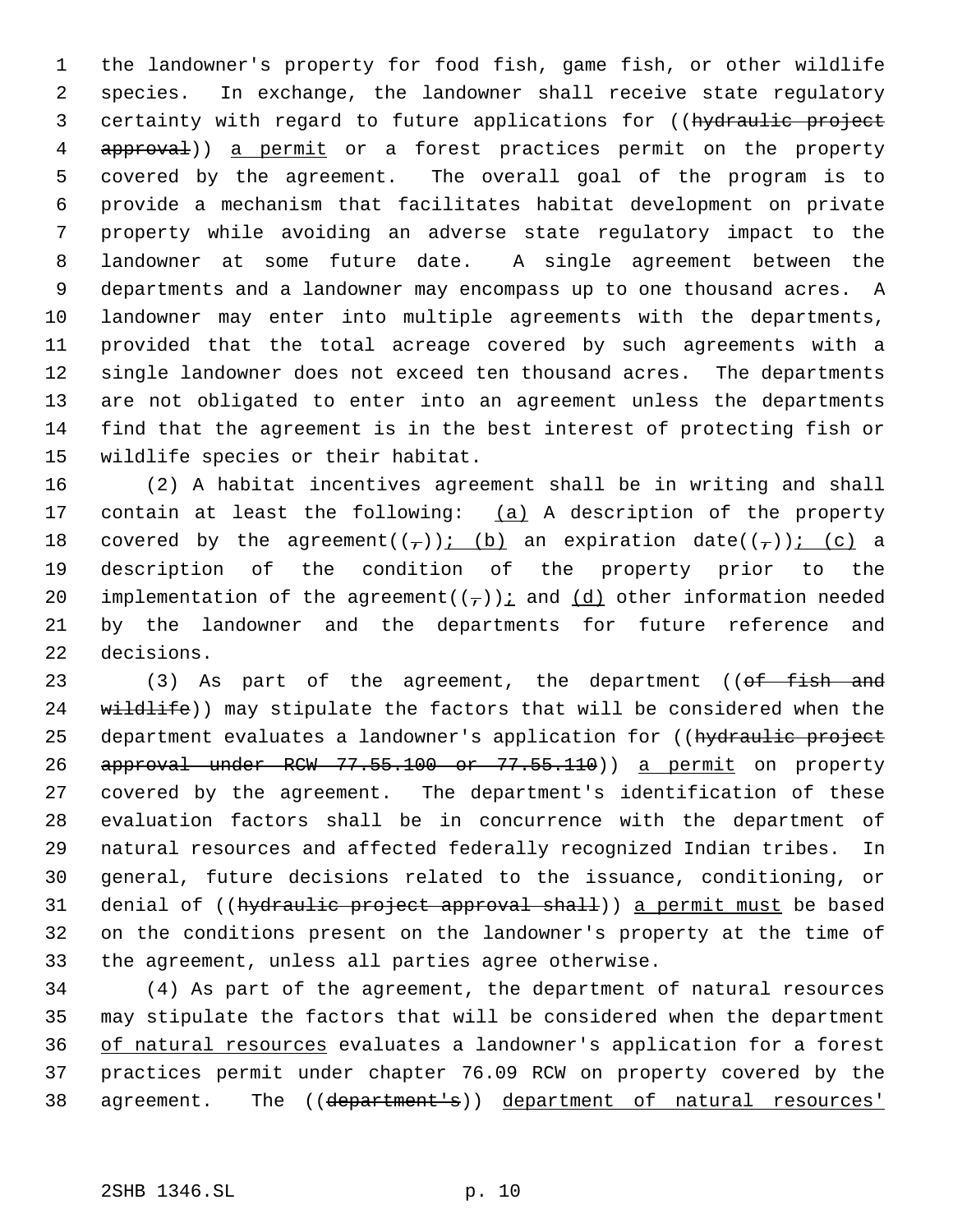identification of these evaluation factors shall be in concurrence with 2 the department (( $\theta f$  fish and wildlife)) and affected federally recognized Indian tribes. In general, future decisions related to the issuance, conditioning, or denial of forest practices permits shall be based on the conditions present on the landowner's property at the time of the agreement, unless all parties agree otherwise.

 (5) The agreement is binding on and may be used by only the landowner who entered into the agreement with the department. The agreement shall not be appurtenant with the land. However, if a new landowner chooses to maintain the habitat enhancement efforts on the 11 property, the new landowner and the ((departments)) department and the 12 department of natural resources may jointly choose to retain the agreement on the property.

14 (6) If the ((departments)) department and the department of natural 15 resources receive multiple requests for agreements with private landowners under the habitat incentives program, the departments shall prioritize these requests and shall enter into as many agreements as possible within available budgetary resources.

 **Sec. 405.** RCW 77.55.130 and 2000 c 107 s 18 are each amended to read as follows:

 The department and the department of ecology will work cooperatively with the United States army corps of engineers to develop a memorandum of agreement outlining dike vegetation management guidelines so that dike owners are eligible for coverage under P.L. 25 84-99, and state requirements established pursuant to ((RCW 77.55.100 26 and 77.55.110)) section 201 of this act are met.

 **Sec. 406.** RCW 77.55.010 and 1993 sp.s. c 2 s 28 are each amended to read as follows:

29 The department ((of fish and wildlife)), the department of ecology, and the department of natural resources shall jointly develop an informational brochure that describes when permits and any other authorizations are required for flood damage prevention and reduction projects, and recommends ways to best proceed through the various regulatory permitting processes.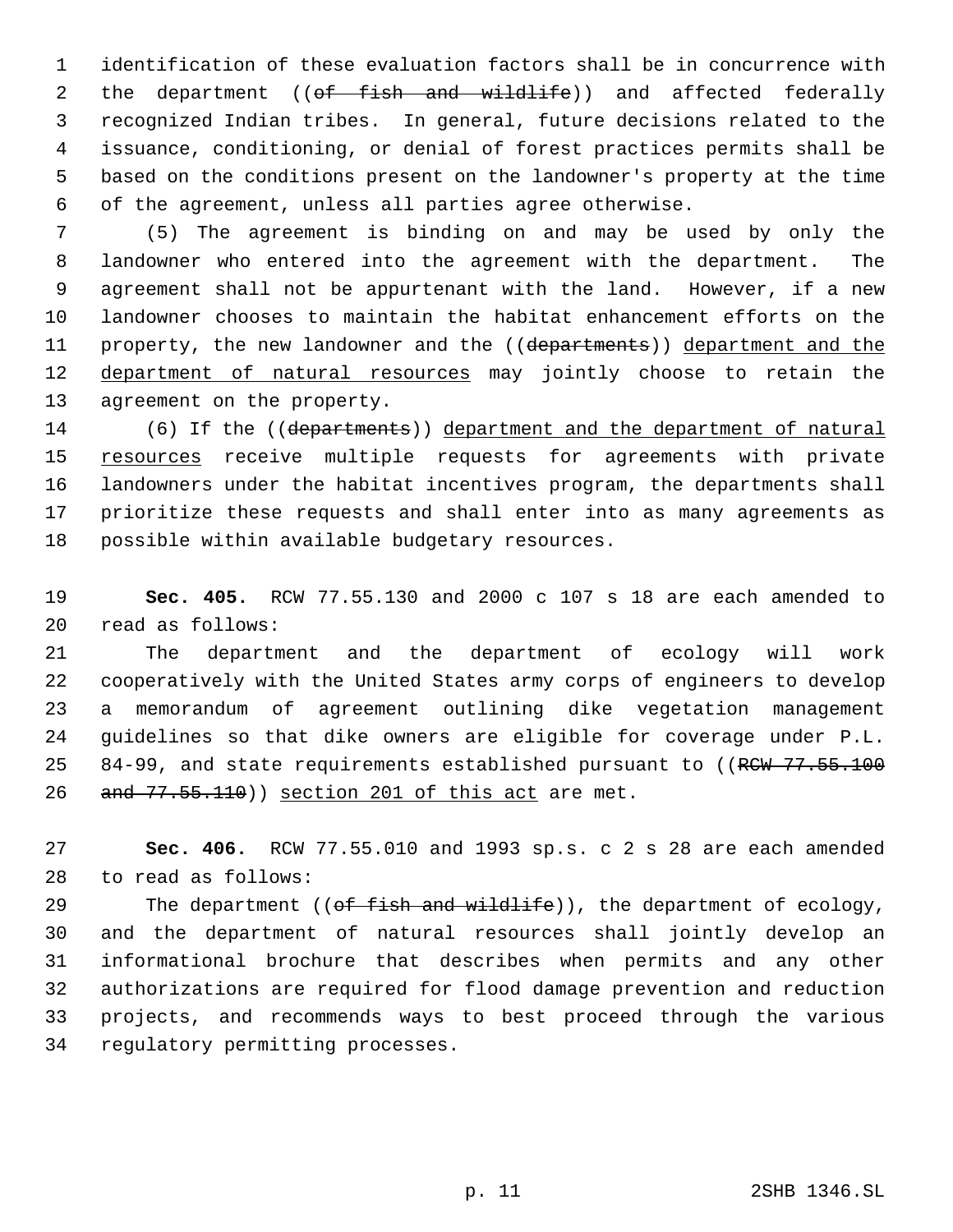| 1  | PART 5                                                                     |  |  |
|----|----------------------------------------------------------------------------|--|--|
| 2  | SPECIAL PERMITS                                                            |  |  |
|    |                                                                            |  |  |
| 3  | Sec. 501. RCW 77.55.200 and 1991 c 279 s 1 are each amended to             |  |  |
| 4  | read as follows:                                                           |  |  |
| 5  | (1) In order to protect the property of marine waterfront shoreline        |  |  |
| 6  | owners it is necessary to facilitate issuance of ((hydraulie)) permits     |  |  |
| 7  | for bulkheads or rockwalls under certain conditions.                       |  |  |
| 8  | (2) The department shall issue a (( <del>hydraulic</del> )) permit with or |  |  |
| 9  | without conditions within forty-five days of receipt of a complete and     |  |  |
| 10 | accurate application which authorizes commencement of construction,        |  |  |
| 11 | replacement, or repair of a marine beach front protective bulkhead or      |  |  |
| 12 | rockwall for single-family type residences or property under the           |  |  |
| 13 | following conditions:                                                      |  |  |
| 14 | (a) The waterward face of a new bulkhead or rockwall shall be              |  |  |
| 15 | located only as far waterward as is necessary to excavate for footings     |  |  |

 or place base rock for the structure and under no conditions shall be located more than six feet waterward of the ordinary high water line;

 (b) Any bulkhead or rockwall to replace or repair an existing bulkhead or rockwall shall be placed along the same alignment as the 20 bulkhead or rockwall it is replacing( $(i)$ ). However, the replaced or repaired bulkhead or rockwall may be placed waterward of and directly abutting the existing structure only in cases where removal of the existing bulkhead or rockwall would result in environmental degradation or removal problems related to geological, engineering, or safety considerations; and

 (c) Construction of a new bulkhead or rockwall, or replacement or repair of an existing bulkhead or rockwall waterward of the existing structure shall not result in the permanent loss of critical food fish or shellfish habitats; and

 (d) Timing constraints shall be applied on a case-by-case basis for the protection of critical habitats, including but not limited to migration corridors, rearing and feeding areas, and spawning habitats, for the proper protection of fish life.

 (3) Any bulkhead or rockwall construction, replacement, or repair not meeting the conditions in this section shall be processed under this chapter in the same manner as any other application.

(4) Any person aggrieved by the approval, denial, conditioning, or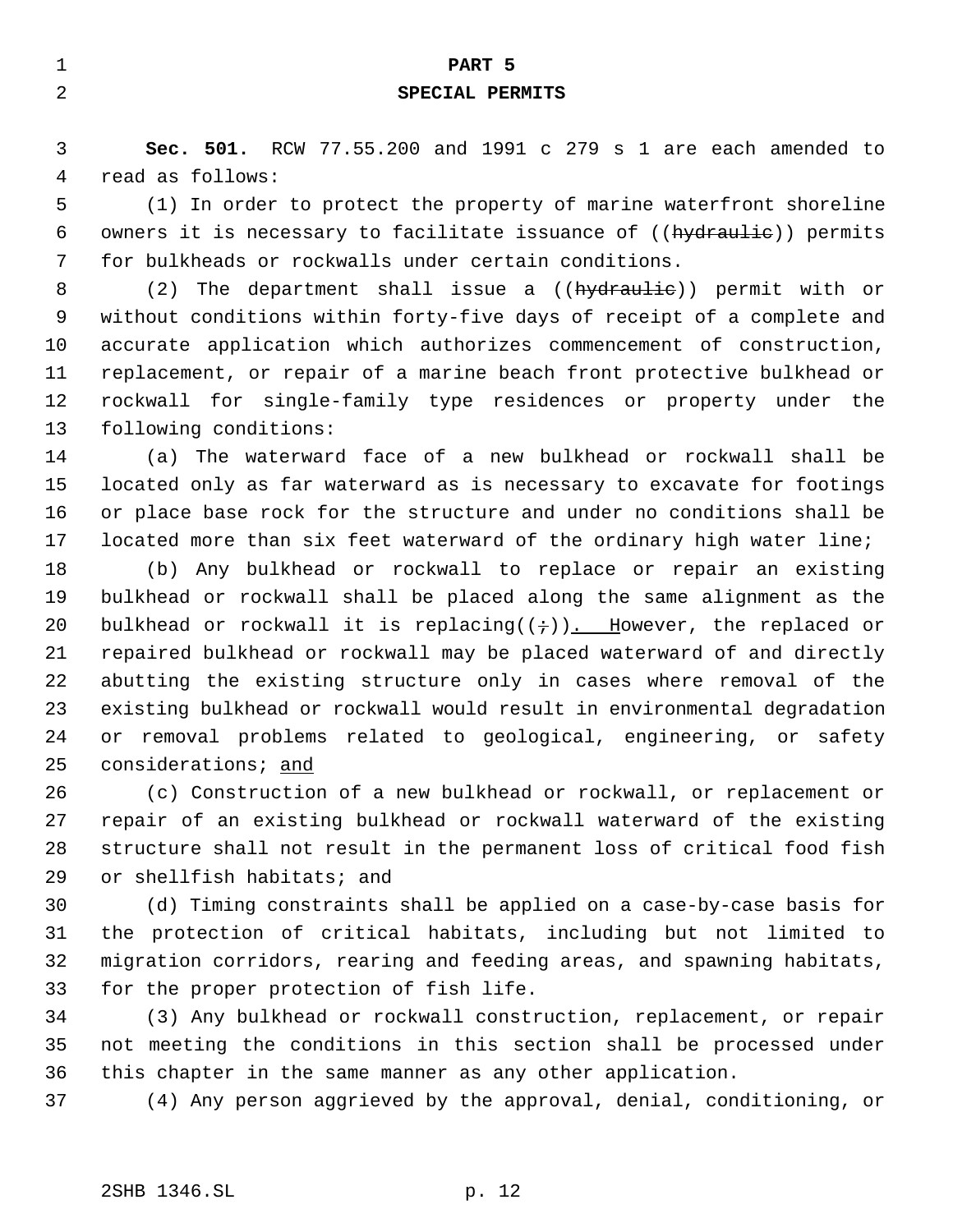1 modification of a ((hydraulie)) permit ((approval)) under this section 2 may formally appeal the decision to the ((hydraulic appeals)) board 3 pursuant to this chapter.

 4 **Sec. 502.** RCW 77.55.220 and 2002 c 368 s 7 are each amended to 5 read as follows:

 6 (1) ((The definitions in this subsection apply throughout this 7 section unless the context clearly requires otherwise.

 (a) "Marina" means a public or private facility providing boat moorage space, fuel, or commercial services. Commercial services include but are not limited to overnight or live-aboard boating 11 accommodations.

12 (b) "Marine terminal" means a public or private commercial wharf 13 located in the navigable water of the state and used, or intended to be 14 used, as a port or facility for the storing, handling, transferring, or 15 transporting of goods to and from vessels.

16  $(2)$ )) For a marina or marine terminal in existence on June 6, 1996, 17 or a marina or marine terminal that has received a ((hydraulic project 18 approval)) permit for its initial construction, a renewable, five-year 19 ((hydraulic project approval)) permit shall be issued, upon request, 20 for regular maintenance activities of the marina or marine terminal.

21 ( $(\frac{43}{})$ ) (2) Upon construction of a new marina or marine terminal 22 that has received ((hydraulic project approval)) a permit, a renewable, 23 five-year ((hydraulic project approval)) permit shall be issued, upon 24 request, for regular maintenance activities of the marina or marine 25 terminal.

26 ( $(\frac{4}{4})$ ) (3) For the purposes of this section, regular maintenance 27 activities are only those activities necessary to restore the marina or 28 marine terminal to the conditions approved in the initial ((hydraulie 29 project approval)) permit. These activities may include, but are not 30 limited to, dredging, piling replacement, and float replacement.

31 ( $(\overline{\smash{.6}})$ ) (4) The five-year permit must include a requirement that a 32 fourteen-day notice be given to the department before regular 33 maintenance activities begin.

34 **Sec. 503.** RCW 77.55.340 and 2002 c 368 s 4 are each amended to 35 read as follows: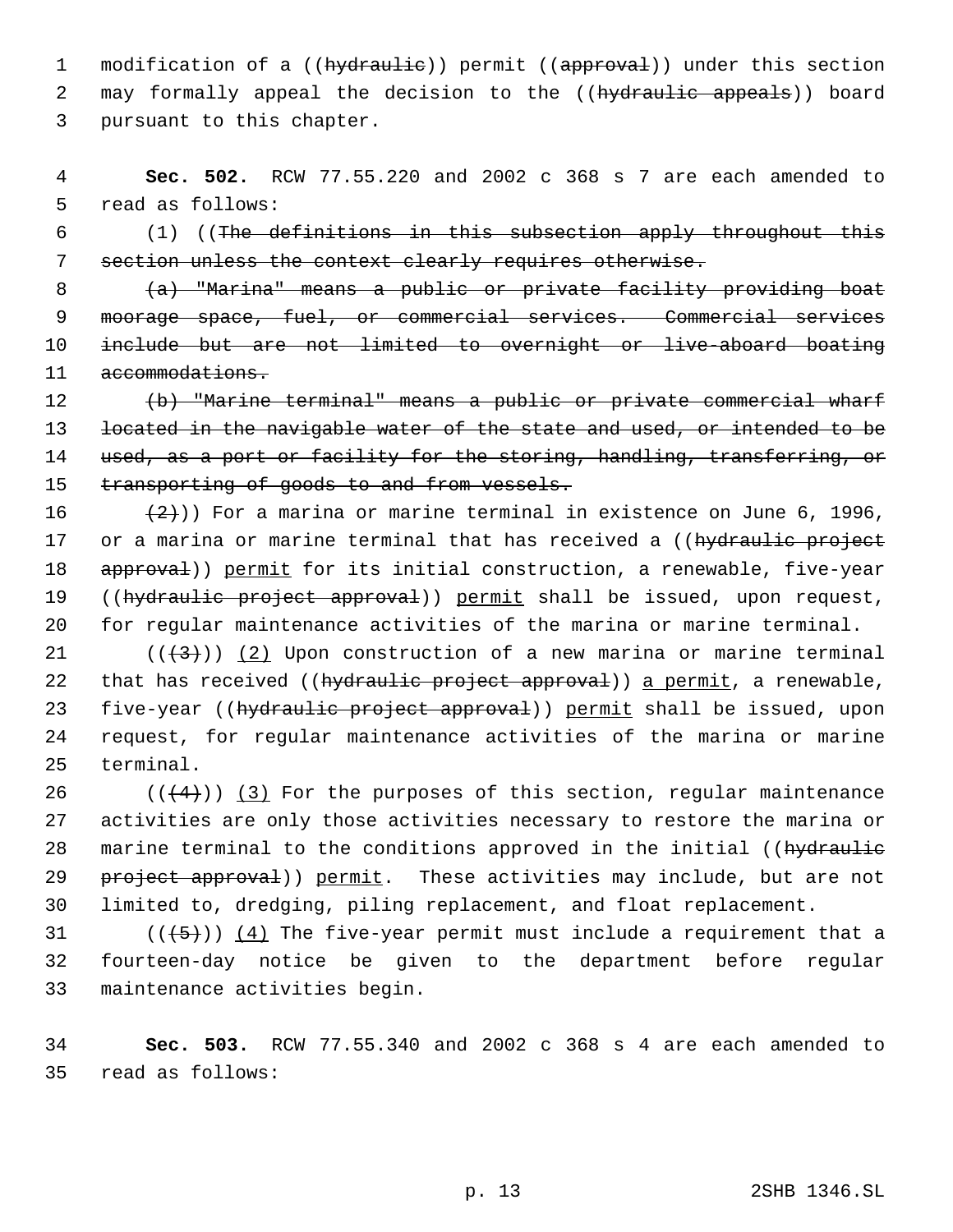(1) Notwithstanding any other provision of this chapter, all 2 ((hydraulic project approvals)) permits related to storm water discharges must follow the provisions established in this section.

 (2) ((Hydraulic project approvals)) Permits issued in locations covered by a national pollution discharge elimination system municipal storm water general permit may not be conditioned or denied for water quality or quantity impacts arising from storm water discharges. A 8 ((hydraulic project approval)) permit is required only for the actual construction of any storm water outfall or associated structures pursuant to this chapter.

 (3)(a) In locations not covered by a national pollution discharge elimination system municipal storm water general permit, the department 13 may issue ((hydraulic project approvals)) permits that contain provisions that protect fish life from adverse effects, such as scouring or erosion of the bed of the water body, resulting from the direct hydraulic impacts of the discharge.

17 (b) Prior to the issuance of a ((hydraulic project approval)) 18 permit issued under this subsection (3), the department must:

 (i) Make a finding that the discharge from the outfall will cause harmful effects to fish life;

 (ii) Transmit the findings to the applicant and to the city or 22 county where the project is being proposed; and

 (iii) Allow the applicant an opportunity to use local ordinances or other mechanisms to avoid the adverse effects resulting from the direct 25 hydraulic discharge. The forty-five day requirement for ((hydraulie 26 project approval)) permit issuance ((pursuant to RCW 77.55.100)) under 27 section 201 of this act is suspended during the time period the department is meeting the requirements of this subsection (3)(b).

 (c) After following the procedures set forth in (b) of this 30 subsection, the department may issue a ((hydraulic project approval)) 31 permit that prescribes the discharge rates from an outfall structure that will prevent adverse effects to the bed or flow of the waterway. The department may recommend, but not specify, the measures required to meet these discharge rates. The department may not require changes to the project design above the mean higher high water mark of marine waters, or the ordinary high water mark of freshwaters of the state. Nothing in this section alters any authority the department may have to regulate other types of projects under this chapter.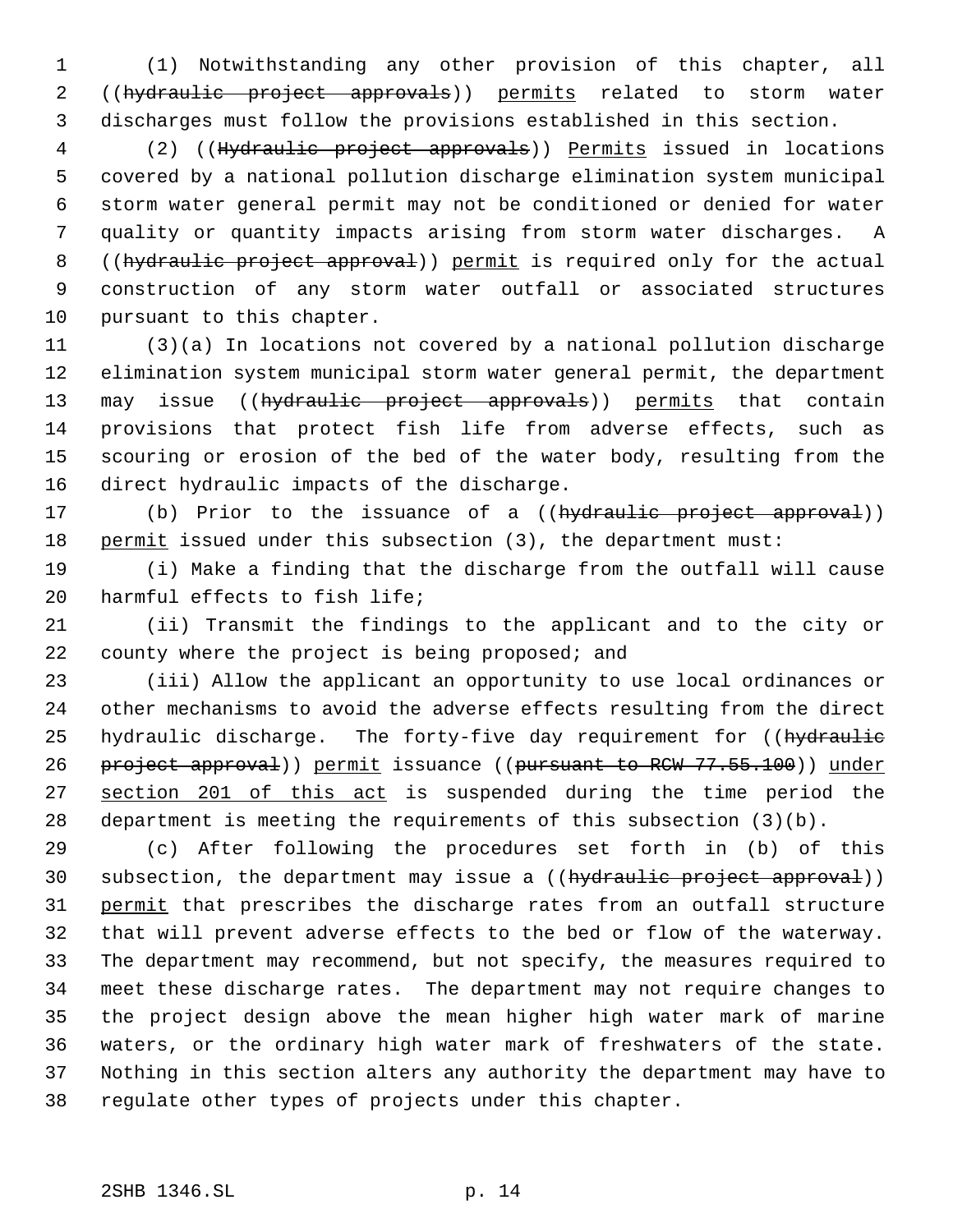**Sec. 504.** RCW 77.55.210 and 1995 c 378 s 14 are each amended to read as follows:

 A ((hydraulic project approval)) permit required by the department for a watershed restoration project as defined in RCW 89.08.460 shall be processed in compliance with RCW 89.08.450 through 89.08.510.

 **Sec. 505.** RCW 77.55.290 and 2001 c 253 s 55 are each amended to read as follows:

 (1) In order to receive the permit review and approval process created in this section, a fish habitat enhancement project must meet the criteria under (a) and (b) of this subsection:

 (a) A fish habitat enhancement project must be a project to accomplish one or more of the following tasks:

 (i) Elimination of human-made fish passage barriers, including culvert repair and replacement;

 (ii) Restoration of an eroded or unstable streambank employing the principle of bioengineering, including limited use of rock as a stabilization only at the toe of the bank, and with primary emphasis on using native vegetation to control the erosive forces of flowing water; or

 (iii) Placement of woody debris or other instream structures that benefit naturally reproducing fish stocks.

 The department shall develop size or scale threshold tests to determine if projects accomplishing any of these tasks should be evaluated under the process created in this section or under other project review and approval processes. A project proposal shall not be reviewed under the process created in this section if the department determines that the scale of the project raises concerns regarding public health and safety; and

 (b) A fish habitat enhancement project must be approved in one of the following ways:

(i) By the department pursuant to chapter 77.95 or 77.100 RCW;

 (ii) By the sponsor of a watershed restoration plan as provided in chapter 89.08 RCW;

 (iii) By the department as a department-sponsored fish habitat enhancement or restoration project;

 (iv) Through the review and approval process for the jobs for the environment program;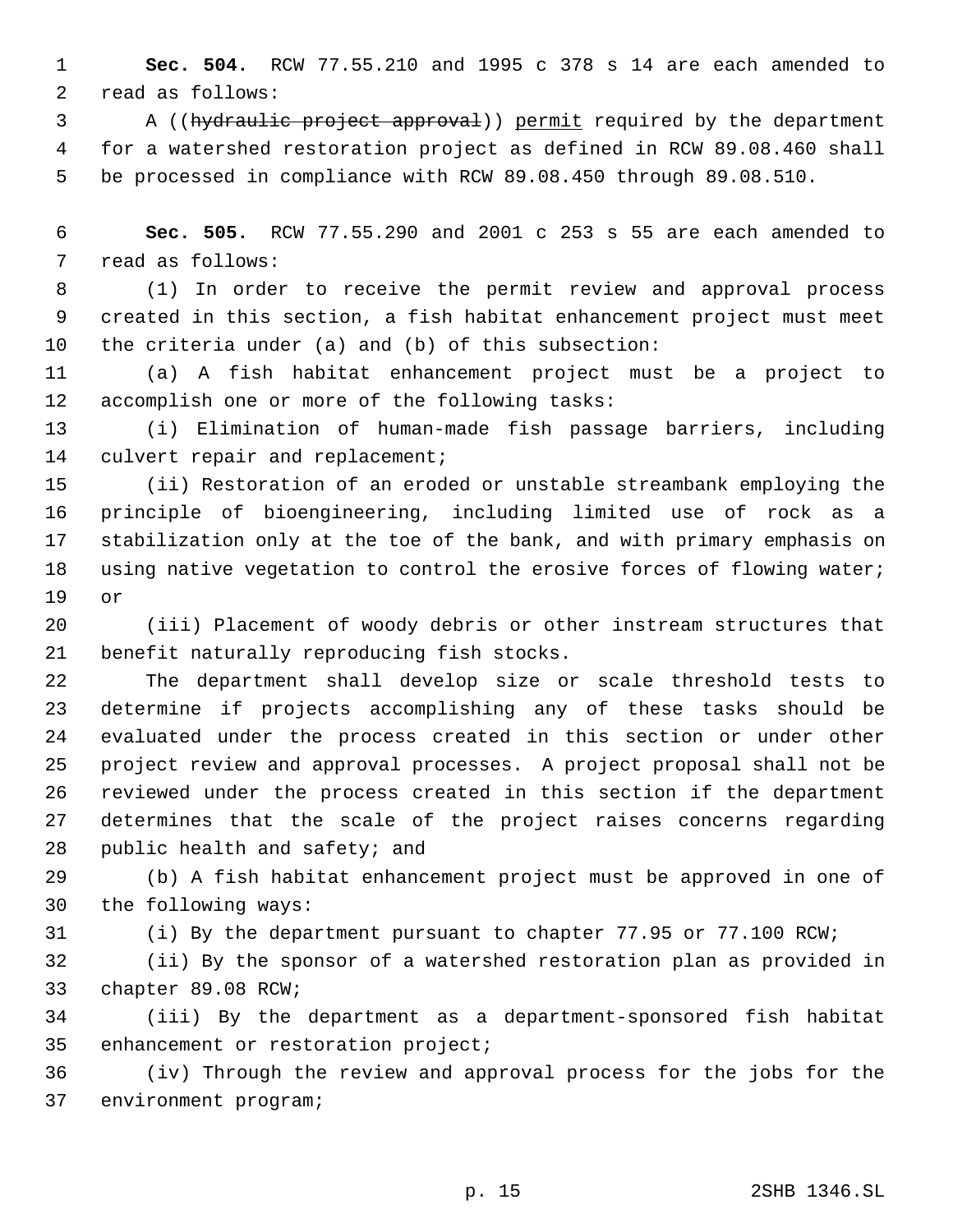(v) Through the review and approval process for conservation district-sponsored projects, where the project complies with design standards established by the conservation commission through interagency agreement with the United States fish and wildlife service and the natural resource conservation service;

 (vi) Through a formal grant program established by the legislature or the department for fish habitat enhancement or restoration; and

 (vii) Through other formal review and approval processes established by the legislature.

 (2) Fish habitat enhancement projects meeting the criteria of subsection (1) of this section are expected to result in beneficial impacts to the environment. Decisions pertaining to fish habitat enhancement projects meeting the criteria of subsection (1) of this section and being reviewed and approved according to the provisions of this section are not subject to the requirements of RCW 43.21C.030(2)(c).

17 (3) ((Hydraulic project approval)) (a) A permit is required for projects that meet the criteria of subsection (1) of this section and are being reviewed and approved under this section. An applicant shall use a joint aquatic resource permit application form developed by the 21 ((department of ecology permit)) office of regulatory assistance 22 ((center)) to apply for approval under this chapter. On the same day, the applicant shall provide copies of the completed application form to the department and to each appropriate local government. Local governments shall accept the application as notice of the proposed project. The department shall provide a fifteen-day comment period during which it will receive comments regarding environmental impacts. 28 ((In no more than)) Within forty-five days, the department shall either 29 issue ((hydraulic project approval)) a permit, with or without conditions, deny approval, or make a determination that the review and approval process created by this section is not appropriate for the proposed project. The department shall base this determination on identification during the comment period of adverse impacts that cannot 34 be mitigated by ((hydraulic project approval)) the conditioning of a 35 permit. If the department determines that the review and approval process created by this section is not appropriate for the proposed project, the department shall notify the applicant and the appropriate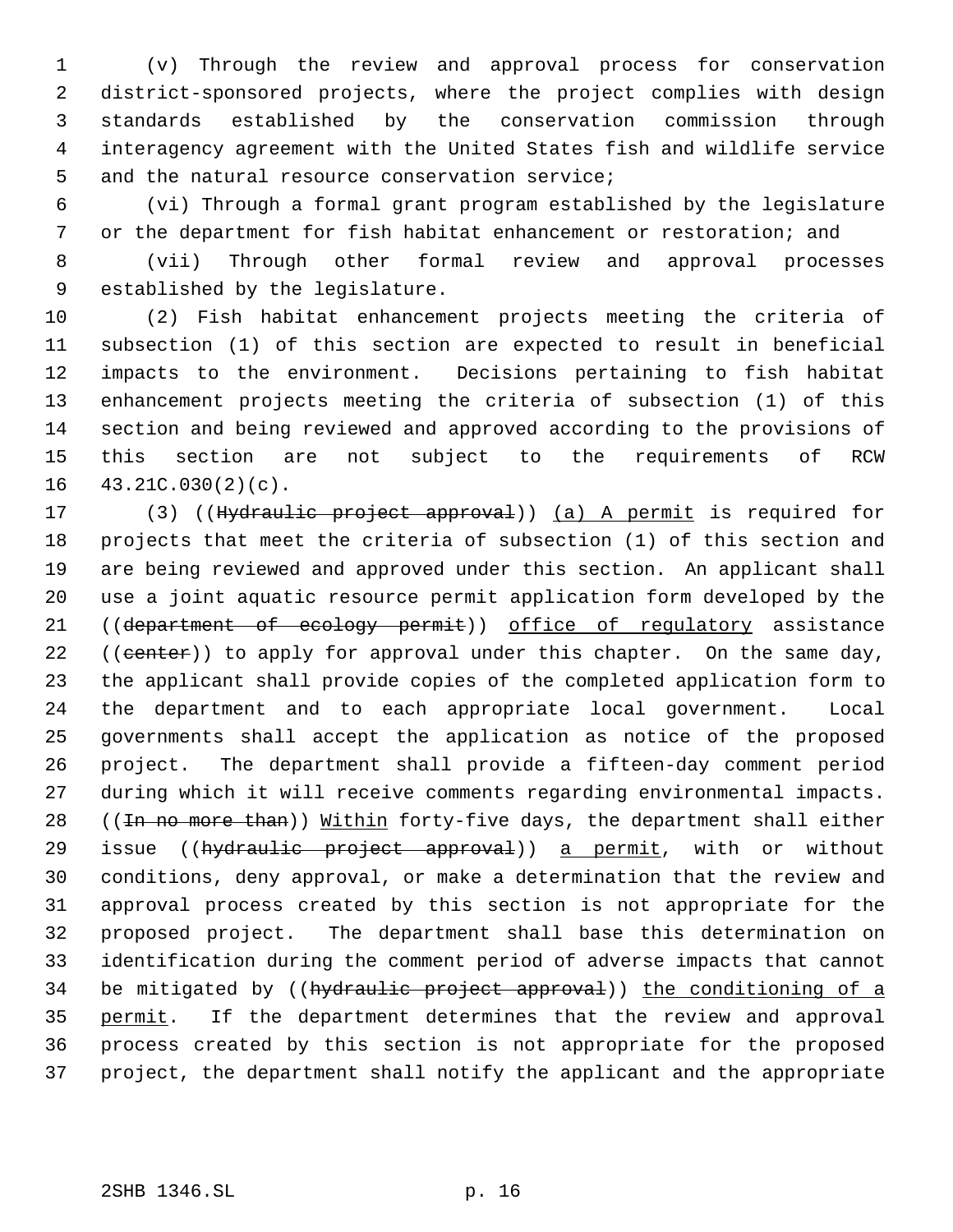local governments of its determination. The applicant may reapply for approval of the project under other review and approval processes.

 (b) Any person aggrieved by the approval, denial, conditioning, or 4 modification of ((hydraulic project approval)) a permit under this 5 section may formally appeal the decision to the ((hydraulic appeals)) board pursuant to the provisions of this chapter.

 (4) No local government may require permits or charge fees for fish habitat enhancement projects that meet the criteria of subsection (1) of this section and that are reviewed and approved according to the provisions of this section.

 **Sec. 506.** RCW 77.55.160 and 1998 c 190 s 89 are each amended to read as follows:

 (1) Except for the north fork of the Lewis river and the White Salmon river, all streams and rivers tributary to the Columbia river downstream from McNary dam are established as an anadromous fish sanctuary. This sanctuary is created to preserve and develop the food fish and game fish resources in these streams and rivers and to protect them against undue industrial encroachment.

(2) Within the sanctuary area:

20 (a) The department shall not issue ((hydraulic project approval)) 21 a permit to construct a dam greater than twenty-five feet high within the migration range of anadromous fish as determined by the department.

 (b) A person shall not divert water from rivers and streams in quantities that will reduce the respective stream flow below the annual average low flow, based upon data published in United States geological survey reports.

 (3) The commission may acquire and abate a dam or other obstruction, or acquire any water right vested on a sanctuary stream or river, which is in conflict with the provisions of subsection (2) of this section.

 (4) Subsection (2)(a) of this section does not apply to the sediment retention structure to be built on the North Fork Toutle river by the United States army corps of engineers.

 NEW SECTION. **Sec. 507.** A landscape management plan approved by the department and the department of natural resources under RCW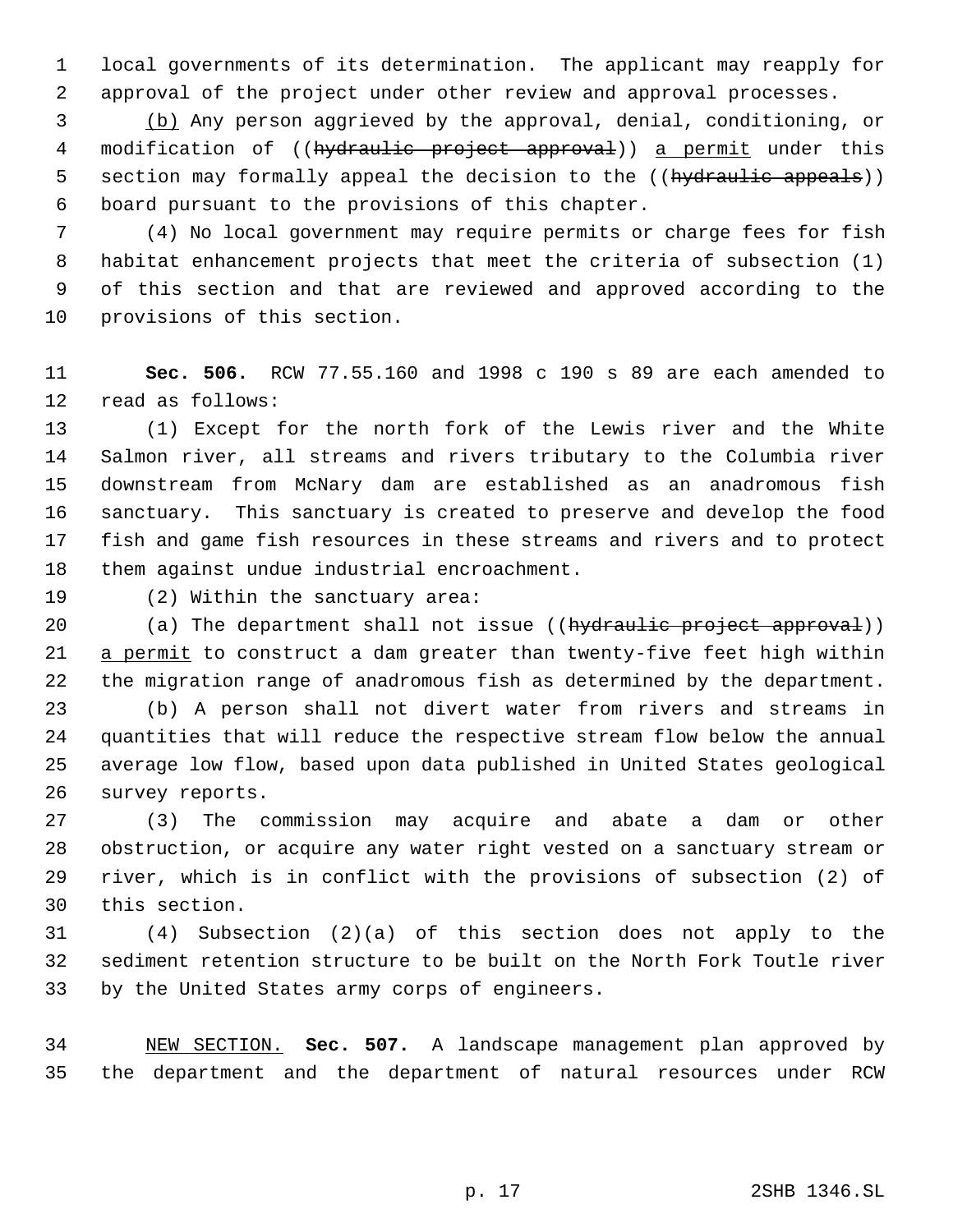76.09.350(2) shall serve as a permit for the life of the plan if fish are selected as one of the public resources for coverage under such a plan.

 NEW SECTION. **Sec. 508.** The department shall, at the request of a county, develop five-year maintenance permit agreements, consistent with comprehensive flood control management plans adopted under the authority of RCW 86.12.200, or other watershed plan approved by a county legislative authority, to allow for work on public and private property for bank stabilization, bridge repair, removal of sandbars and debris, channel maintenance, and other flood damage repair and reduction activity under agreed-upon conditions and times without obtaining permits for specific projects.

#### **PART 6**

### **DENIAL OR CONDITIONING OF PERMIT**

 **Sec. 601.** RCW 77.55.350 and 2002 c 368 s 5 are each amended to read as follows:

17 (1) Conditions imposed upon ((hydraulic project approvals)) a 18 permit must be reasonably related to the project. The permit conditions must ensure that the project provides proper protection for fish life, but the department may not impose conditions that attempt to optimize conditions for fish life that are out of proportion to the impact of the proposed project.

 (2) The permit must contain provisions allowing for minor modifications to the plans and specifications without requiring 25 reissuance of the permit.

 **Sec. 602.** RCW 77.55.230 and 1996 c 276 s 1 are each amended to read as follows:

 (1) The legislature finds that the construction of hydraulic projects may require mitigation for the protection of fish life, and that the mitigation may be most cost-effective and provide the most benefit to the fish resource if the mitigation is allowed to be applied in locations that are off-site of the hydraulic project location. The department may approve off-site mitigation plans that are submitted by 34 ((hydraulic project)) permit applicants.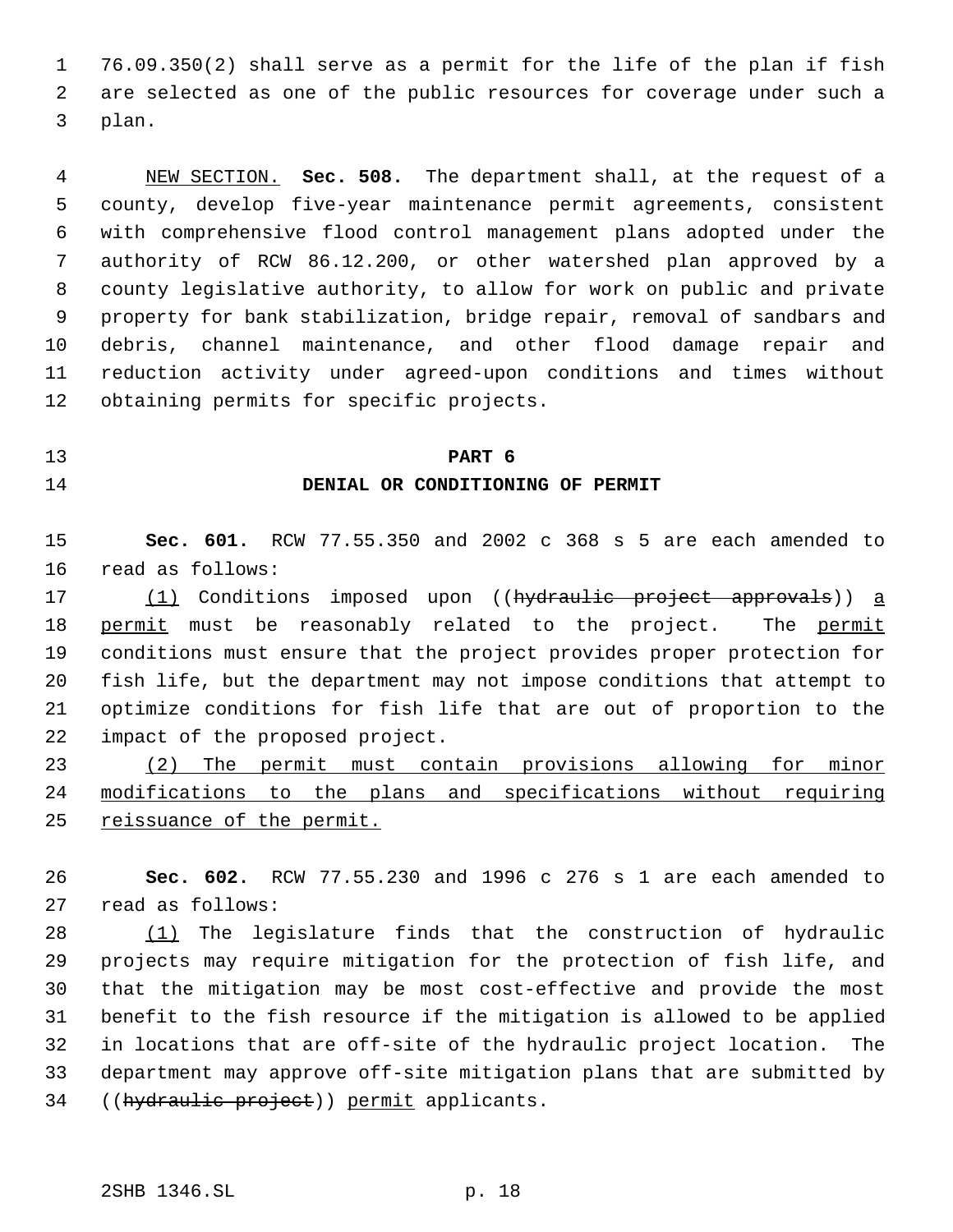1 (2) If a ((hydraulic project)) permit applicant proposes off-site 2 mitigation and the department does not approve the ((hydraulie)) permit 3 or conditions the permit ((approval)) in such a manner as to render 4 off-site mitigation unpracticable, the ((hydraulie)) project proponent 5 must be given the opportunity to submit the ((hydraulic project)) 6 permit application to the ((hydraulic appeals)) board for approval.

 **Sec. 603.** RCW 77.55.090 and 2000 c 107 s 15 are each amended to read as follows:

9 When reviewing a mitigation plan under ((RCW 77.55.100 or 10 77.55.110)) section 201 of this act, the department shall, at the request of the project proponent, follow the guidance contained in RCW 90.74.005 through 90.74.030.

 **Sec. 604.** RCW 77.55.120 and 2000 c 107 s 17 are each amended to read as follows:

 Whenever the placement of woody debris is required as a condition 16 of a ((hydraulie)) permit ((approval)) issued ((pursuant to RCW 17 77.55.100 or 77.55.110)) under section 201 of this act, the department, upon request, shall invite comment regarding that placement from the local governmental authority, affected tribes, affected federal and state agencies, and the project applicant.

 NEW SECTION. **Sec. 605.** (1) The department may not require a fishway on a tide gate, flood gate, or other associated man-made agricultural drainage facilities as a condition of a permit if such a fishway was not originally installed as part of an agricultural drainage system existing on or before May 20, 2003.

 (2) Any condition requiring a self-regulating tide gate to achieve fish passage in an existing permit under this chapter may not be enforced.

# **PART 7**

### **PENALTIES**

 **Sec. 701.** RCW 77.55.140 and 2000 c 107 s 19 are each amended to read as follows:

(1) The department may levy civil penalties of up to one hundred

p. 19 2SHB 1346.SL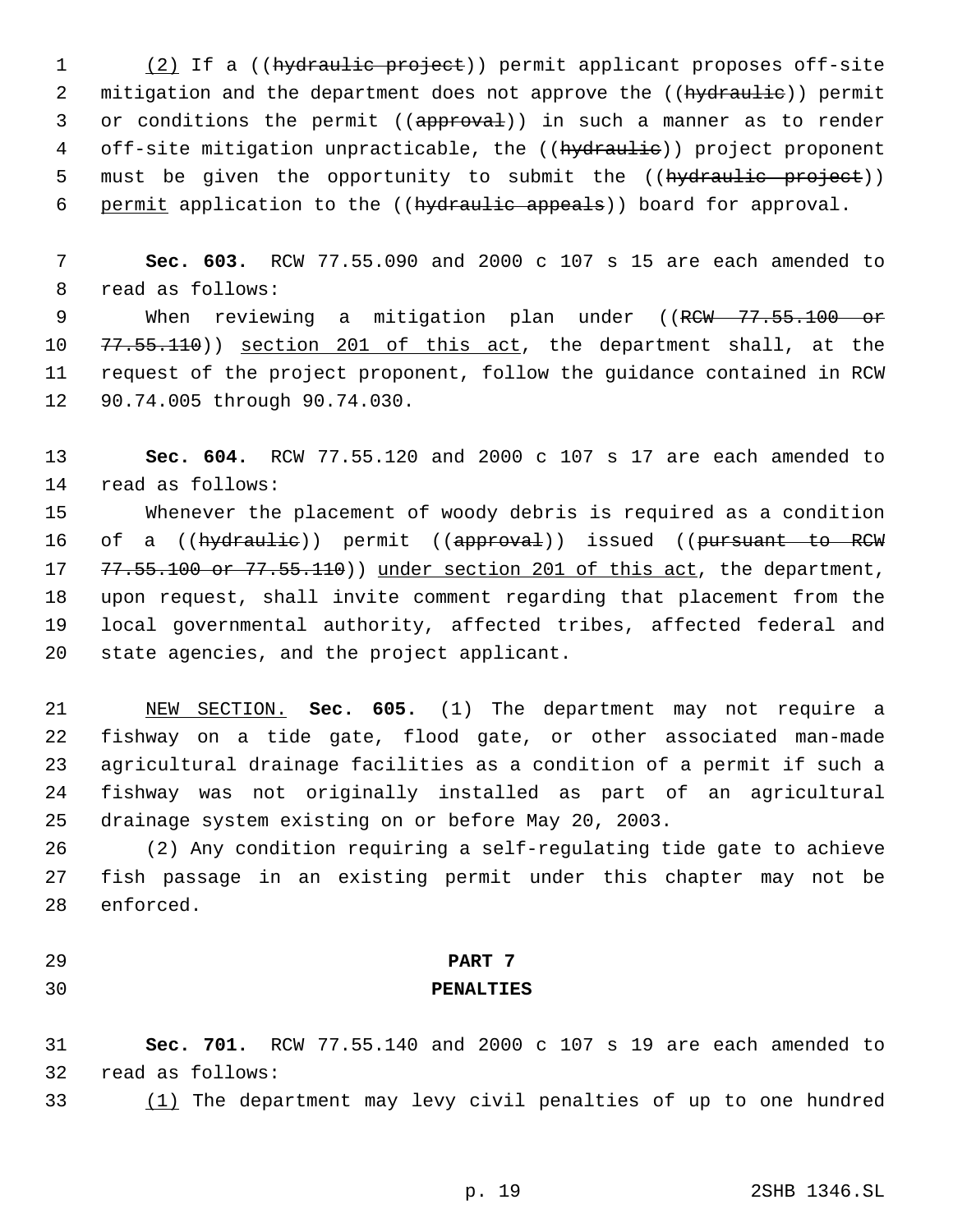1 dollars per day for violation of any provisions of ((RCW 77.55.100 or 2 77.55.110)) section 201 of this act. The penalty provided shall be imposed by notice in writing, either by certified mail or personal service to the person incurring the penalty, from the director or the director's designee describing the violation.

 (2) Any person incurring any penalty under this chapter may appeal the same under chapter 34.05 RCW to the director. Appeals shall be filed within thirty days of receipt of notice imposing any penalty.

 (3) The penalty imposed shall become due and payable thirty days after receipt of a notice imposing the penalty unless an appeal is filed. Whenever an appeal of any penalty incurred under this chapter is filed, the penalty shall become due and payable only upon completion of all review proceedings and the issuance of a final order confirming the penalty in whole or in part.

 (4) If the amount of any penalty is not paid within thirty days 16 after it becomes due and payable, the attorney general, upon the 17 request of the director, shall bring an action in the name of the state of Washington in the superior court of Thurston county or of any county in which such violator may do business, to recover such penalty. In all such actions the procedure and rules of evidence shall be the same as an ordinary civil action. All penalties recovered under this section shall be paid into the state's general fund.

**PART 8**

# **APPEALS**

 **Sec. 801.** RCW 77.55.170 and 2003 c 393 s 21 are each amended to read as follows:

27 (1) There is ((hereby)) created within the environmental hearings office under RCW 43.21B.005 the hydraulic appeals board of the state of Washington.

30 (2) The ((hydraulic appeals)) board ((shall)) consists of three members: The director of the department of ecology or the director's designee, the director of the department of agriculture or the director's designee, and the director or the director's designee of the department ((whose action is appealed under subsection (6) of this 35 section)). A decision must be agreed to by at least two members of the board to be final.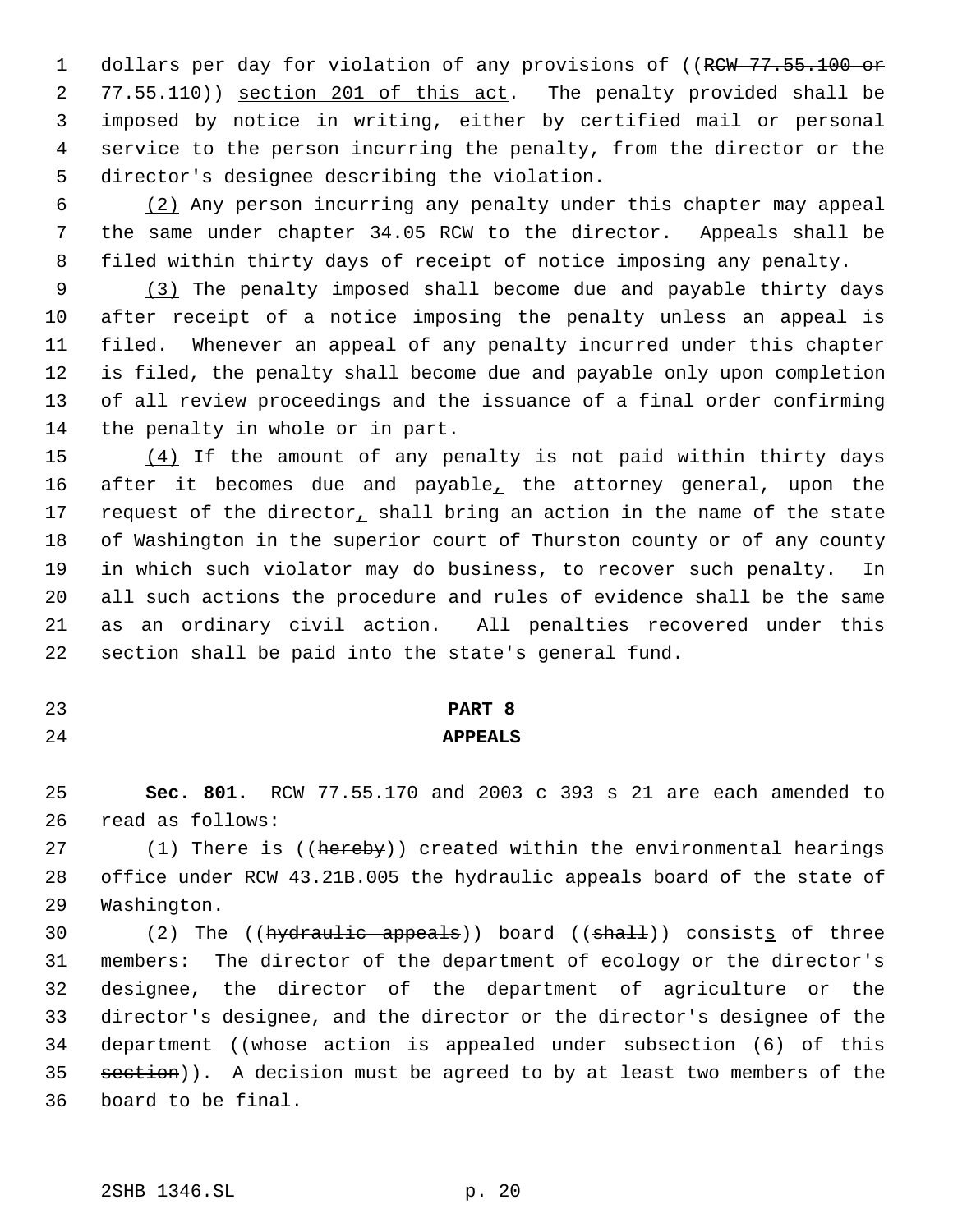(3) The board may adopt rules necessary for the conduct of its powers and duties or for transacting other official business.

 (4) The board shall make findings of fact and prepare a written 4 decision in each case decided by it( $(\tau$  and that)). The finding and decision shall be effective upon being signed by two or more board members and upon being filed at the ((hydraulic appeals)) board's principal office, and shall be open to public inspection at all reasonable times.

 (5) The board has exclusive jurisdiction to hear appeals arising from the approval, denial, conditioning, or modification of a 11 ((hydraulic approval)) permit issued by the department: (a) Under the 12 authority granted in ((RCW 77.55.110)) section 201 of this act for the diversion of water for agricultural irrigation or stock watering purposes or when associated with streambank stabilization to protect 15 farm and agricultural land as defined in RCW  $84.34.020$ ; (( $\Theta$ r)) (b) 16 under the authority granted in RCW 77.55.230 (as recodified by this 17 act) for off-site mitigation proposals; (c) under the authority granted in RCW 77.55.200 (as recodified by this act); or (d) under the authority granted in RCW 77.55.290 (as recodified by this act).

 (6)(a) Any person aggrieved by the approval, denial, conditioning, 21 or modification of a (( $hydrault$  approval pursuant to RCW 77.55.110)) permit under section 201 of this act may, except as otherwise provided in chapter 43.21L RCW, seek review from the board by filing a request for the same within thirty days of notice of the approval, denial, 25 conditioning, or modification of ((such approval)) the permit.

 (b) The review proceedings authorized in (a) of this subsection are subject to the provisions of chapter 34.05 RCW pertaining to procedures in adjudicative proceedings.

 **Sec. 802.** RCW 77.55.180 and 1995 c 382 s 7 are each amended to read as follows:

31 (1) In all appeals, the ((hydraulic appeals)) board shall have all powers relating to administration of oaths, issuance of subpoenas, and taking of depositions, but such powers shall be exercised in conformity with chapter 34.05 RCW.

35 (2) In all appeals, the ((hydraulic appeals)) board, and each member thereof, shall be subject to all duties imposed upon and shall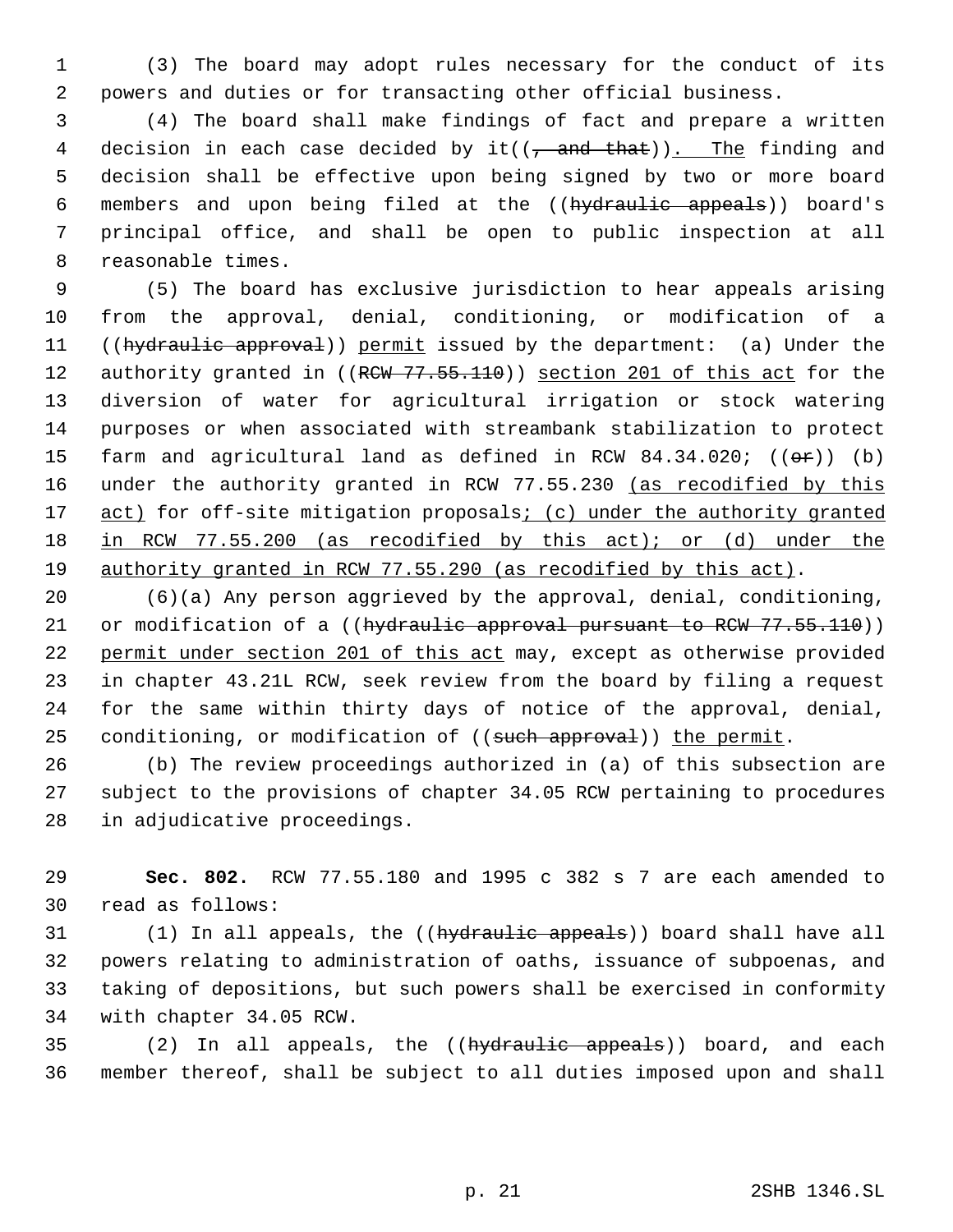have all powers granted to, an agency by those provisions of chapter 34.05 RCW relating to adjudicative proceedings.

3 (3) All proceedings before the ((hydraulic appeals)) board or any of its members shall be conducted in accordance with such rules of practice and procedure as the board may prescribe. Such rules shall be published and distributed.

7 (4) Judicial review of a decision of the ((hydraulic appeals)) board may be obtained only pursuant to RCW 34.05.510 through 34.05.598.

**PART 9**

# **FISHWAYS, FLOW, AND SCREENING**

 **Sec. 901.** RCW 77.55.040 and 1998 c 190 s 85 are each amended to read as follows:

 (1) A diversion device used for conducting water from a lake, river, or stream for any purpose shall be equipped with a fish guard approved by the director to prevent the passage of fish into the diversion device. The fish guard shall be maintained at all times when water is taken into the diversion device. The fish guards shall be installed at places and times prescribed by the director upon thirty days' notice to the owner of the diversion device.

 (2) Each day the diversion device is not equipped with an approved fish guard is a separate offense. If within thirty days after notice to equip a diversion device the owner fails to do so, the director may take possession of the diversion device and close the device until it is properly equipped. Expenses incurred by the department constitute the value of a lien upon the diversion device and upon the real and personal property of the owner. Notice of the lien shall be filed and recorded in the office of the county auditor of the county in which the action is taken.

 **Sec. 902.** RCW 77.55.050 and 1993 sp.s. c 2 s 29 are each amended to read as follows:

 It is the policy of this state that a flow of water sufficient to support game fish and food fish populations be maintained at all times in the streams of this state.

 The director of ecology shall give the director notice of each application for a permit to divert or store water. The director has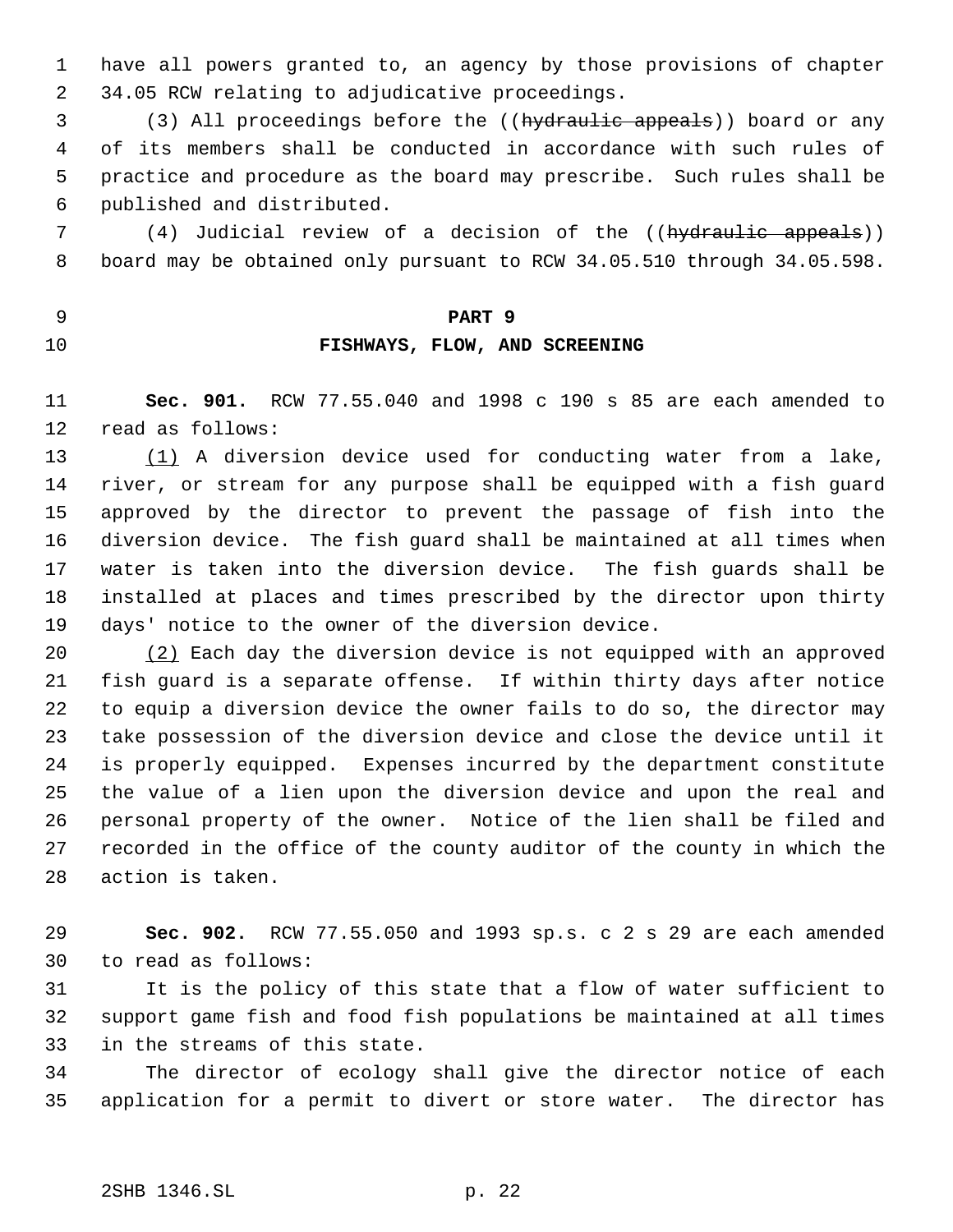thirty days after receiving the notice to state his or her objections to the application. The permit shall not be issued until the thirty- day period has elapsed.

 The director of ecology may refuse to issue a permit if, in the 5 opinion of the director of ecology, issuing the permit might result in lowering the flow of water in a stream below the flow necessary to adequately support food fish and game fish populations in the stream.

 The provisions of this section shall in no way affect existing water rights.

 **Sec. 903.** RCW 77.55.060 and 2003 c 391 s 1 are each amended to read as follows:

 (1) Subject to subsection (3) of this section, a dam or other obstruction across or in a stream shall be provided with a durable and efficient fishway approved by the director. Plans and specifications shall be provided to the department prior to the director's approval. The fishway shall be maintained in an effective condition and continuously supplied with sufficient water to freely pass fish.

18 (2) $(a)$  If a person fails to construct and maintain a fishway or to remove the dam or obstruction in a manner satisfactory to the director, then within thirty days after written notice to comply has been served upon the owner, his or her agent, or the person in charge, the director may construct a fishway or remove the dam or obstruction. Expenses incurred by the department constitute the value of a lien upon the dam and upon the personal property of the person owning the dam. Notice of the lien shall be filed and recorded in the office of the county auditor of the county in which the dam or obstruction is situated. The lien may be foreclosed in an action brought in the name of the state.

 (b) If, within thirty days after notice to construct a fishway or remove a dam or obstruction, the owner, his or her agent, or the person in charge fails to do so, the dam or obstruction is a public nuisance and the director may take possession of the dam or obstruction and destroy it. No liability shall attach for the destruction.

 (3) For the purposes of this section, "other obstruction" does not include tide gates, flood gates, and associated man-made agricultural drainage facilities that were originally installed as part of an agricultural drainage system on or before May 20, 2003, or the repair, 37 replacement, or improvement of such tide gates or flood gates.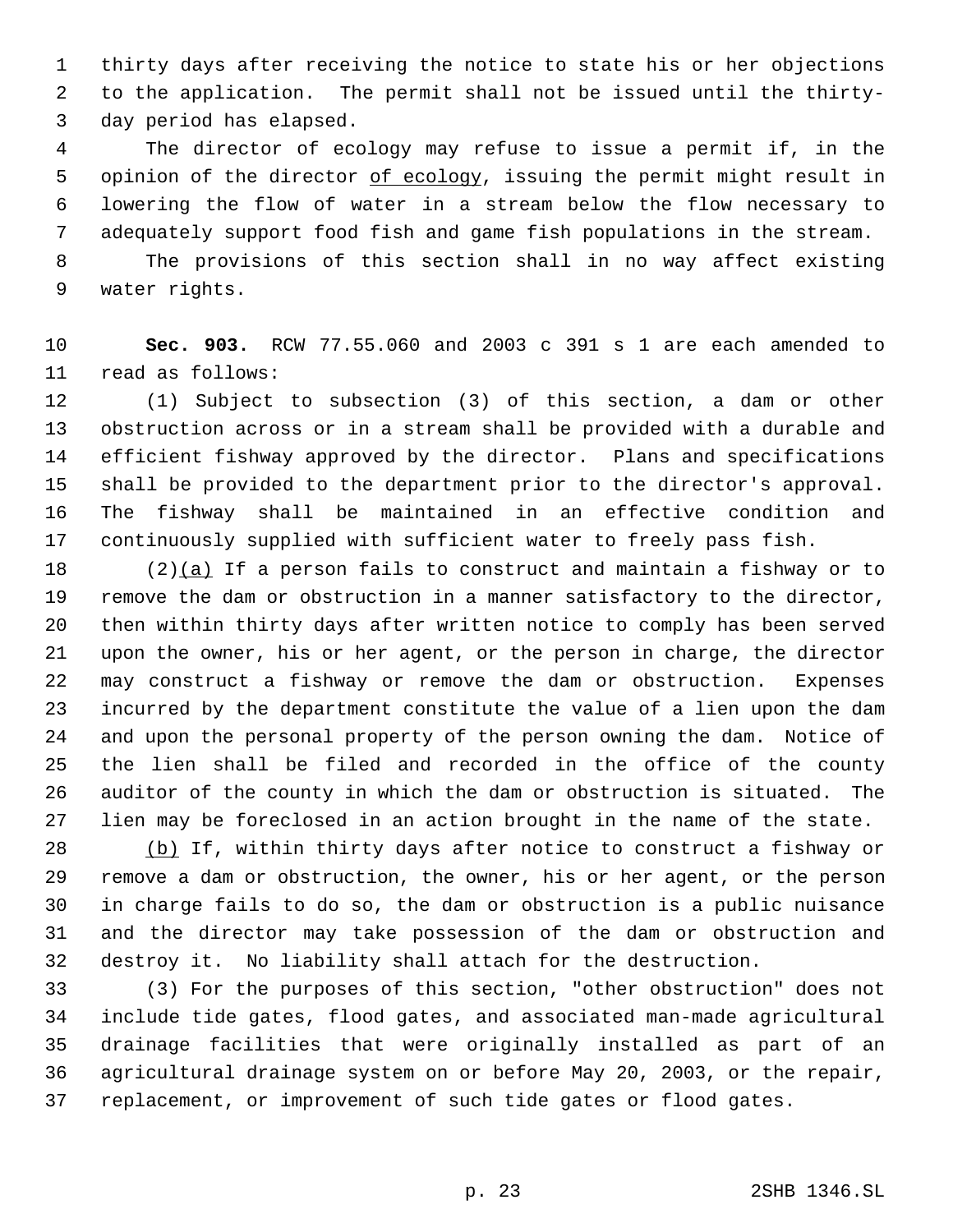**Sec. 904.** RCW 77.55.320 and 2001 c 253 s 48 are each amended to read as follows:

 (1) A person shall not divert water from a lake, river, or stream containing game fish unless the water diversion device is equipped at or near its intake with a fish guard or screen to prevent the passage of game fish into the device and, if necessary, with a means of returning game fish from immediately in front of the fish guard or screen to the waters of origin. A person who was, on June 11, 1947, otherwise lawfully diverting water from a lake, river, or stream shall not be deemed guilty of a violation of this section.

 (2) Plans for the fish guard, screen, and bypass shall be approved by the director prior to construction. The installation shall be approved by the director prior to the diversion of water.

 (3) The director or the director's designee may close a water diversion device operated in violation of this section and keep it closed until it is properly equipped with a fish guard, screen, or bypass.

# **PART 10**

# **MISCELLANEOUS**

 NEW SECTION. **Sec. 1001.** The following sections are each codified or recodified in chapter 77.55 RCW in the following order:

- Section 101 of this act
- Section 201 of this act
- Section 301 of this act
- RCW 77.55.330
- Section 303 of this act
- RCW 77.55.030
- RCW 77.55.360
- RCW 77.55.150
- RCW 77.55.270
- RCW 77.55.020
- RCW 77.55.280
- RCW 77.55.300
- RCW 77.55.130
- RCW 77.55.200
- RCW 77.55.220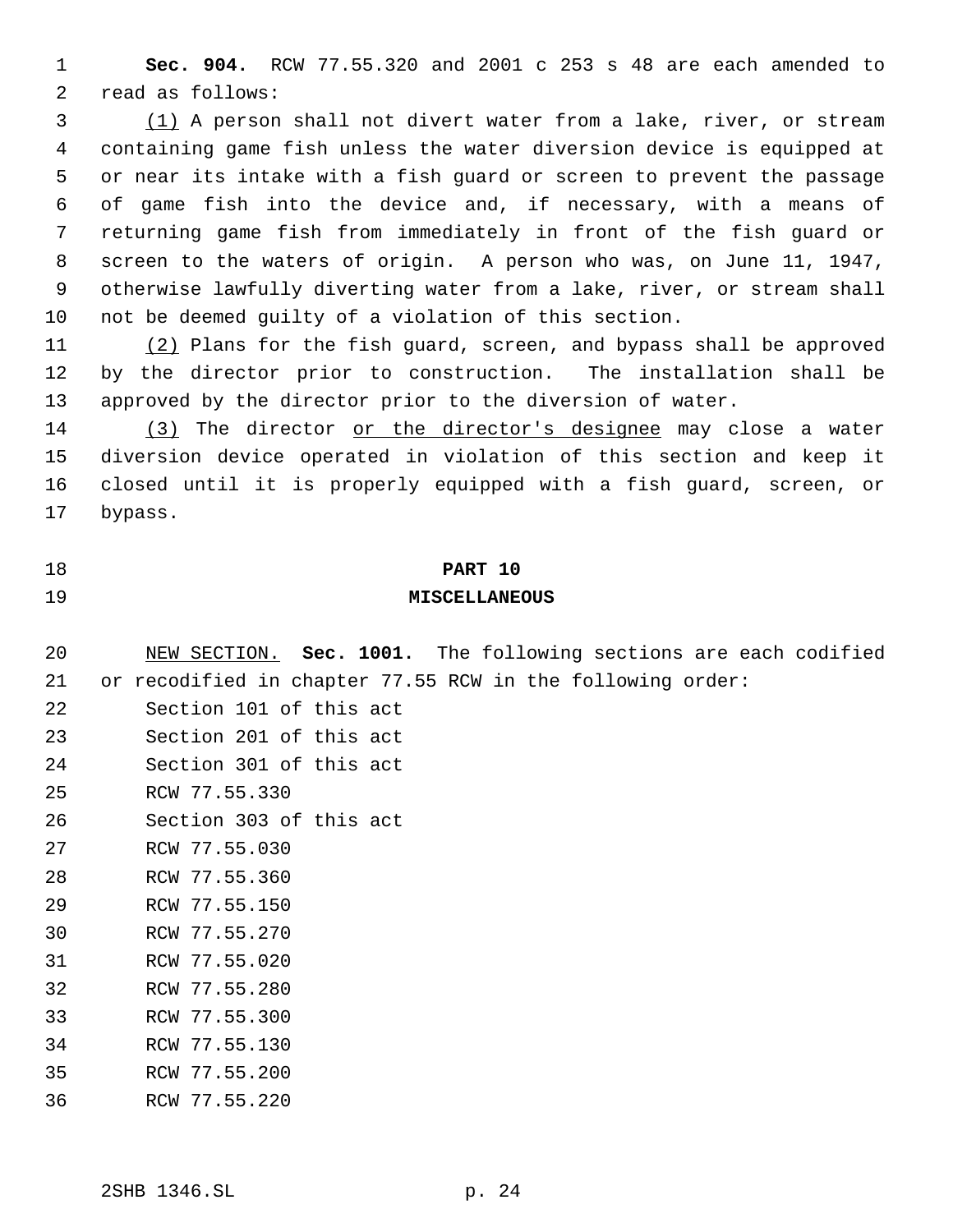| 1              | RCW 77.55.340           |
|----------------|-------------------------|
| 2              | RCW 77.55.210           |
| 3              | RCW 77.55.290           |
| $\overline{4}$ | RCW 77.55.160           |
| 5              | Section 507 of this act |
| 6              | RCW 77.55.010           |
| 7              | Section 508 of this act |
| 8              | RCW 77.55.350           |
| 9              | RCW 77.55.230           |
| 10             | RCW 77.55.090           |
| 11             | RCW 77.55.120           |
| 12             | RCW 77.55.260           |
| 13             | Section 605 of this act |
| 14             | RCW 77.55.140           |
| 15             | RCW 77.55.170           |
|                |                         |

RCW 77.55.180.

 NEW SECTION. **Sec. 1002.** The following sections are each recodified as a new chapter in Title 77 RCW in the following order: RCW 77.55.040 RCW 77.55.050 RCW 77.55.060 RCW 77.55.070 RCW 77.55.080 RCW 77.55.310 RCW 77.55.320 RCW 77.55.240.

 **Sec. 1003.** RCW 76.09.050 and 2003 c 314 s 4 are each amended to read as follows:

 (1) The board shall establish by rule which forest practices shall be included within each of the following classes:

 Class I: Minimal or specific forest practices that have no direct potential for damaging a public resource and that may be conducted without submitting an application or a notification except that when the regulating authority is transferred to a local governmental entity, those Class I forest practices that involve timber harvesting or road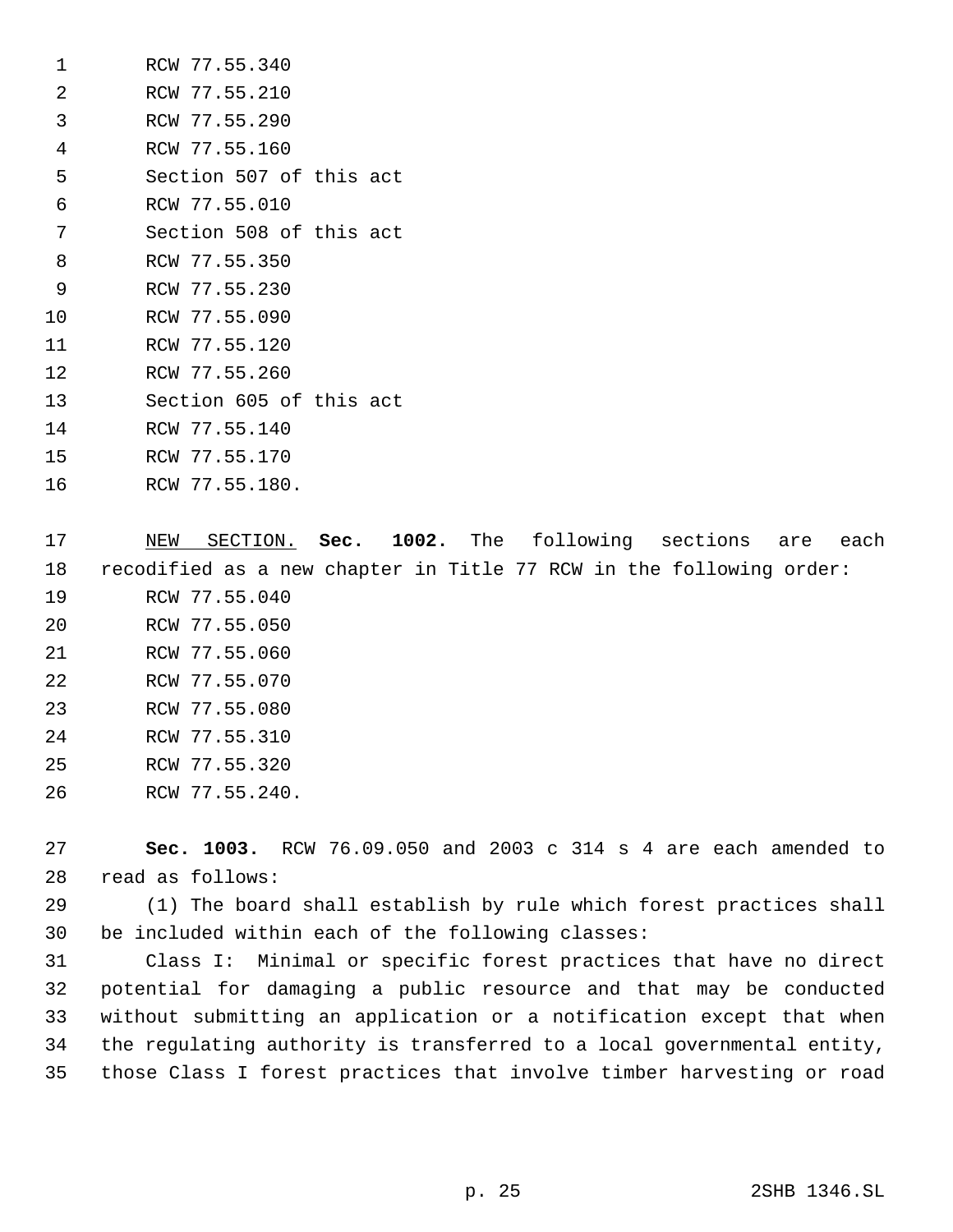construction within "urban growth areas," designated pursuant to chapter 36.70A RCW, are processed as Class IV forest practices, but are not subject to environmental review under chapter 43.21C RCW;

 Class II: Forest practices which have a less than ordinary potential for damaging a public resource that may be conducted without submitting an application and may begin five calendar days, or such lesser time as the department may determine, after written notification by the operator, in the manner, content, and form as prescribed by the department, is received by the department. However, the work may not begin until all forest practice fees required under RCW 76.09.065 have been received by the department. Class II shall not include forest practices:

 (a) On lands platted after January 1, 1960, as provided in chapter 14 58.17 RCW or on lands that have or are being converted to another use; (b) Which require approvals under the provisions of the hydraulics 16 act, ((RCW 77.55.100)) section 201 of this act;

(c) Within "shorelines of the state" as defined in RCW 90.58.030;

(d) Excluded from Class II by the board; or

 (e) Including timber harvesting or road construction within "urban growth areas," designated pursuant to chapter 36.70A RCW, which are Class IV;

 Class III: Forest practices other than those contained in Class I, II, or IV. A Class III application must be approved or disapproved by the department within thirty calendar days from the date the department receives the application. However, the applicant may not begin work on that forest practice until all forest practice fees required under RCW 27 76.09.065 have been received by the department;

 Class IV: Forest practices other than those contained in Class I or II: (a) On lands platted after January 1, 1960, as provided in chapter 58.17 RCW, (b) on lands that have or are being converted to another use, (c) on lands which, pursuant to RCW 76.09.070 as now or hereafter amended, are not to be reforested because of the likelihood of future conversion to urban development, (d) involving timber harvesting or road construction on lands that are contained within "urban growth areas," designated pursuant to chapter 36.70A RCW, except where the forest landowner provides: (i) A written statement of intent signed by the forest landowner not to convert to a use other than commercial forest product operations for ten years, accompanied by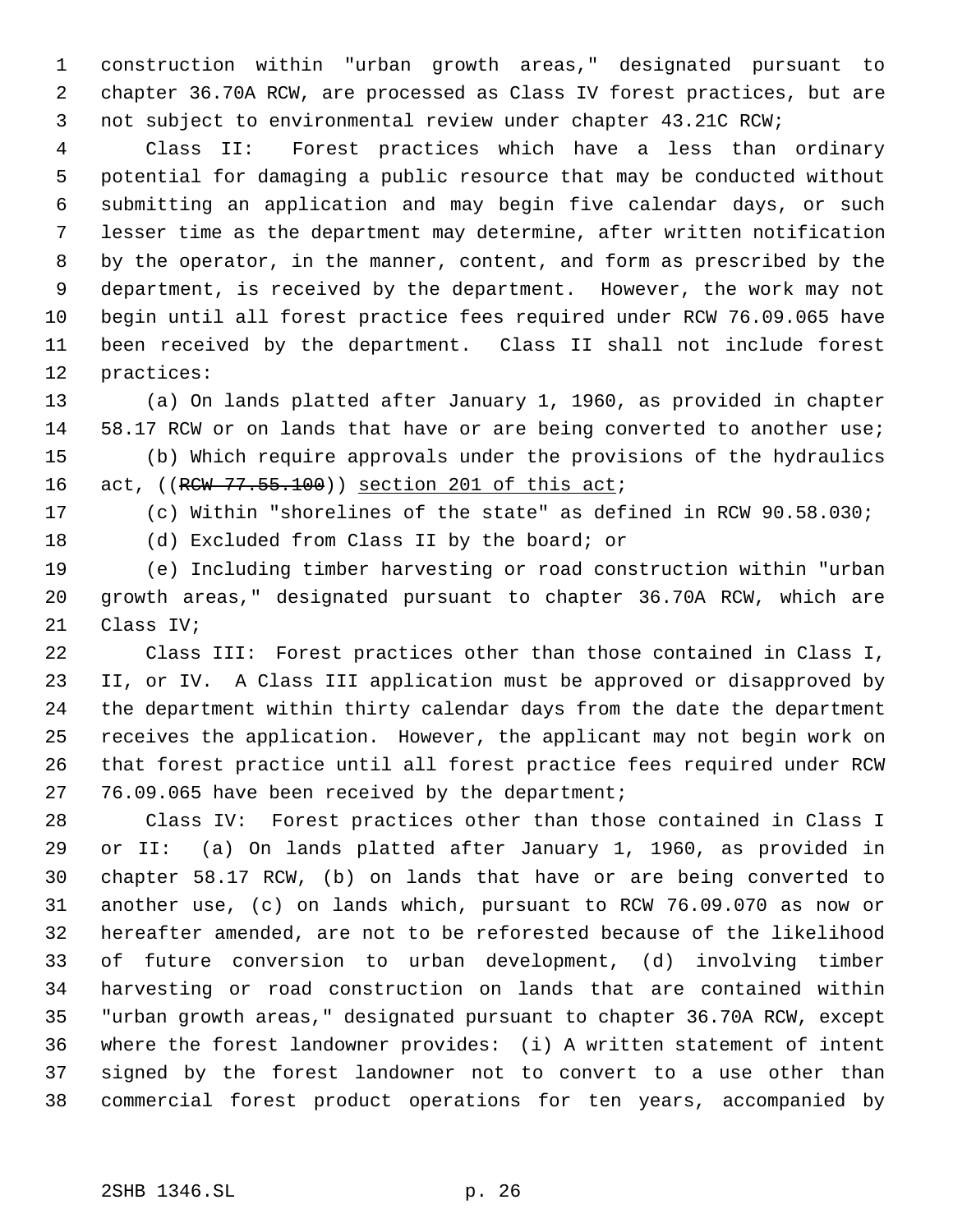either a written forest management plan acceptable to the department or documentation that the land is enrolled under the provisions of chapter 84.33 RCW; or (ii) a conversion option harvest plan approved by the local governmental entity and submitted to the department as part of the application, and/or (e) which have a potential for a substantial impact on the environment and therefore require an evaluation by the department as to whether or not a detailed statement must be prepared pursuant to the state environmental policy act, chapter 43.21C RCW. Such evaluation shall be made within ten days from the date the department receives the application: PROVIDED, That nothing herein shall be construed to prevent any local or regional governmental entity from determining that a detailed statement must be prepared for an action pursuant to a Class IV forest practice taken by that governmental entity concerning the land on which forest practices will be conducted. A Class IV application must be approved or disapproved by the department within thirty calendar days from the date the department receives the application, unless the department determines that a detailed statement must be made, in which case the application must be approved or disapproved by the department within sixty calendar days from the date the department receives the application, unless the commissioner of public lands, through the promulgation of a formal order, determines that the process cannot be completed within such period. However, the applicant may not begin work on that forest practice until all forest practice fees required under RCW 76.09.065 have been received by the department.

 Forest practices under Classes I, II, and III are exempt from the requirements for preparation of a detailed statement under the state environmental policy act.

 (2) Except for those forest practices being regulated by local governmental entities as provided elsewhere in this chapter, no Class II, Class III, or Class IV forest practice shall be commenced or continued after January 1, 1975, unless the department has received a notification with regard to a Class II forest practice or approved an application with regard to a Class III or Class IV forest practice containing all information required by RCW 76.09.060 as now or hereafter amended. However, in the event forest practices regulations necessary for the scheduled implementation of this chapter and RCW 90.48.420 have not been adopted in time to meet such schedules, the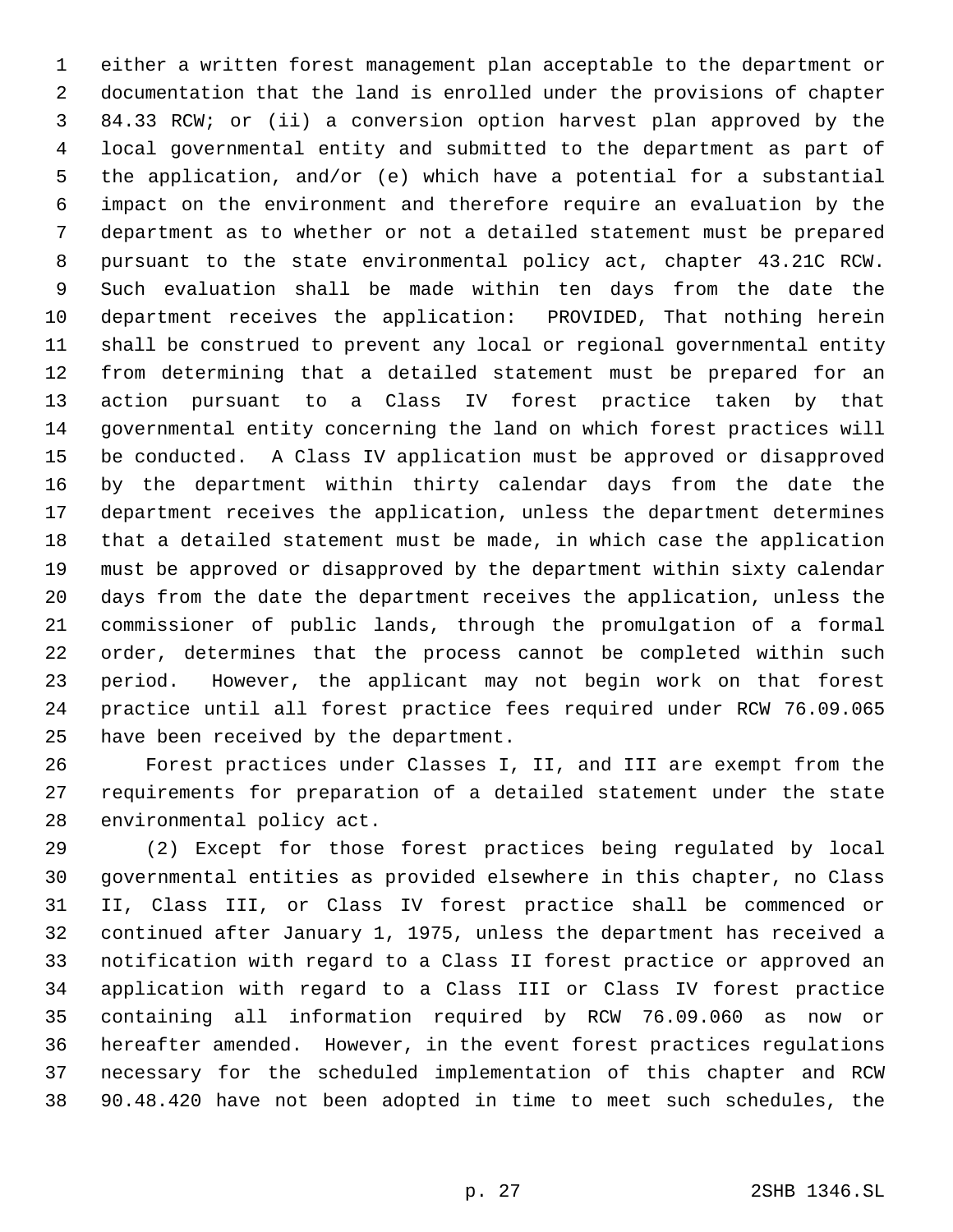department shall have the authority to regulate forest practices and approve applications on such terms and conditions consistent with this chapter and RCW 90.48.420 and the purposes and policies of RCW 76.09.010 until applicable forest practices regulations are in effect. (3) Except for those forest practices being regulated by local

 governmental entities as provided elsewhere in this chapter, if a notification or application is delivered in person to the department by the operator or the operator's agent, the department shall immediately provide a dated receipt thereof. In all other cases, the department shall immediately mail a dated receipt to the operator.

 (4) Except for those forest practices being regulated by local governmental entities as provided elsewhere in this chapter, forest practices shall be conducted in accordance with the forest practices regulations, orders and directives as authorized by this chapter or the forest practices regulations, and the terms and conditions of any approved applications.

 (5) Except for those forest practices being regulated by local governmental entities as provided elsewhere in this chapter, the department of natural resources shall notify the applicant in writing of either its approval of the application or its disapproval of the application and the specific manner in which the application fails to comply with the provisions of this section or with the forest practices regulations. Except as provided otherwise in this section, if the department fails to either approve or disapprove an application or any portion thereof within the applicable time limit, the application shall be deemed approved and the operation may be commenced: PROVIDED, That this provision shall not apply to applications which are neither approved nor disapproved pursuant to the provisions of subsection (7) of this section: PROVIDED, FURTHER, That if seasonal field conditions prevent the department from being able to properly evaluate the application, the department may issue an approval conditional upon further review within sixty days: PROVIDED, FURTHER, That the department shall have until April 1, 1975, to approve or disapprove an application involving forest practices allowed to continue to April 1, 1975, under the provisions of subsection (2) of this section. Upon receipt of any notification or any satisfactorily completed application the department shall in any event no later than two business days after such receipt transmit a copy to the departments of ecology and fish and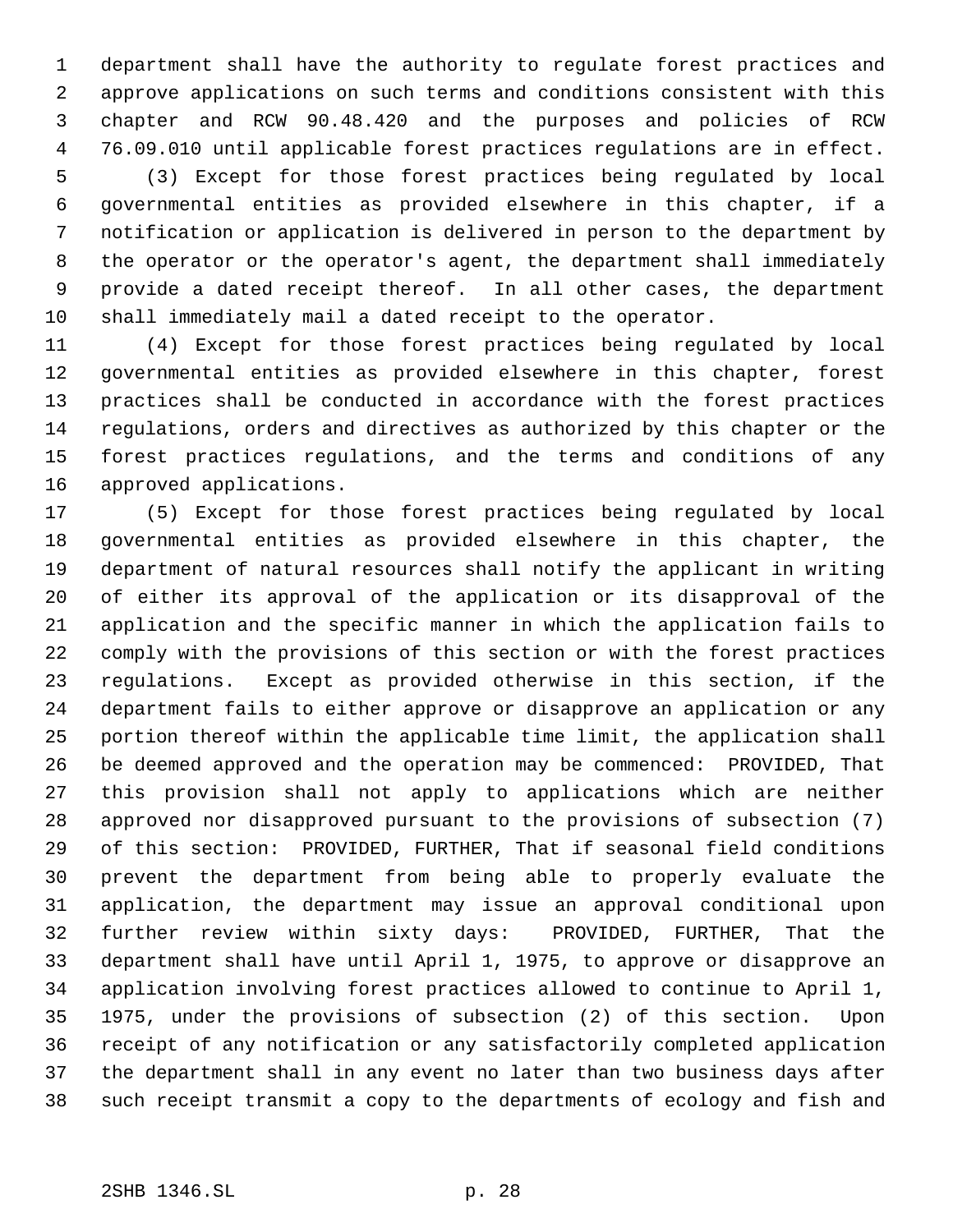wildlife, and to the county, city, or town in whose jurisdiction the forest practice is to be commenced. Any comments by such agencies shall be directed to the department of natural resources.

 (6) For those forest practices regulated by the board and the department, if the county, city, or town believes that an application is inconsistent with this chapter, the forest practices regulations, or any local authority consistent with RCW 76.09.240 as now or hereafter amended, it may so notify the department and the applicant, specifying its objections.

 (7) For those forest practices regulated by the board and the department, the department shall not approve portions of applications to which a county, city, or town objects if:

 (a) The department receives written notice from the county, city, or town of such objections within fourteen business days from the time of transmittal of the application to the county, city, or town, or one 16 day before the department acts on the application, whichever is later; and

(b) The objections relate to lands either:

 (i) Platted after January 1, 1960, as provided in chapter 58.17 RCW; or

(ii) On lands that have or are being converted to another use.

 The department shall either disapprove those portions of such application or appeal the county, city, or town objections to the appeals board. If the objections related to subparagraphs (b)(i) and (ii) of this subsection are based on local authority consistent with RCW 76.09.240 as now or hereafter amended, the department shall disapprove the application until such time as the county, city, or town consents to its approval or such disapproval is reversed on appeal. The applicant shall be a party to all department appeals of county, city, or town objections. Unless the county, city, or town either consents or has waived its rights under this subsection, the department shall not approve portions of an application affecting such lands until the minimum time for county, city, or town objections has expired.

 (8) For those forest practices regulated by the board and the department, in addition to any rights under the above paragraph, the county, city, or town may appeal any department approval of an application with respect to any lands within its jurisdiction. The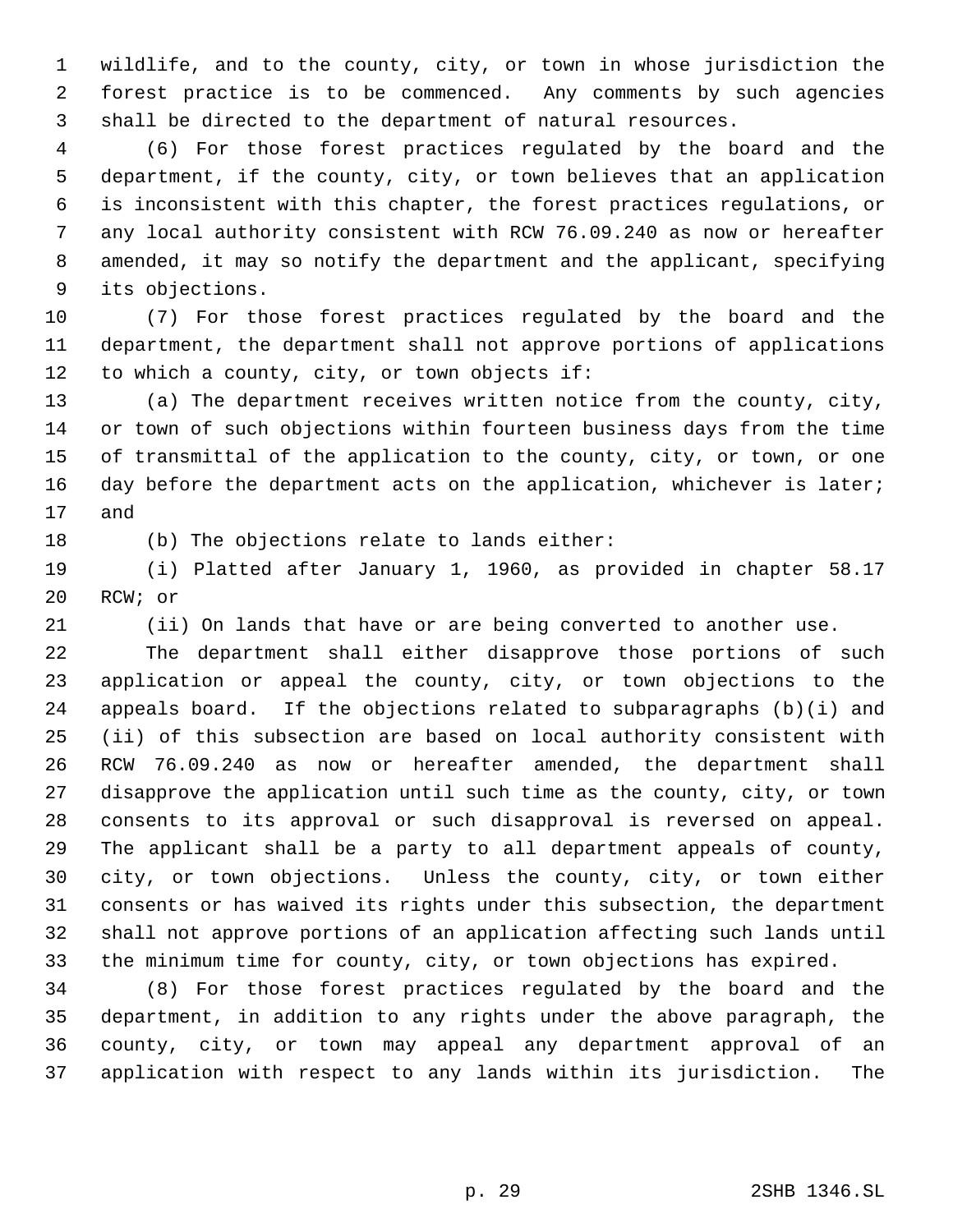appeals board may suspend the department's approval in whole or in part pending such appeal where there exists potential for immediate and material damage to a public resource.

 (9) For those forest practices regulated by the board and the department, appeals under this section shall be made to the appeals board in the manner and time provided in RCW 76.09.220(8). In such appeals there shall be no presumption of correctness of either the county, city, or town or the department position.

 (10) For those forest practices regulated by the board and the department, the department shall, within four business days notify the county, city, or town of all notifications, approvals, and disapprovals of an application affecting lands within the county, city, or town, except to the extent the county, city, or town has waived its right to such notice.

 (11) For those forest practices regulated by the board and the department, a county, city, or town may waive in whole or in part its rights under this section, and may withdraw or modify any such waiver, at any time by written notice to the department.

 (12) Notwithstanding subsections (2) through (5) of this section, forest practices applications or notifications are not required for exotic insect and disease control operations conducted in accordance with RCW 76.09.060(8) where eradication can reasonably be expected.

 **Sec. 1004.** RCW 77.12.865 and 2002 c 20 s 2 are each amended to read as follows:

 (1) As used in this section and RCW 77.12.870, "derelict fishing gear" includes lost or abandoned fishing nets, fishing lines, crab pots, shrimp pots, and other commercial and recreational fishing equipment. The term does not include lost or abandoned vessels.

 (2) The department, in partnership with the Northwest straits commission, the department of natural resources, and other interested parties, must publish guidelines for the safe removal and disposal of derelict fishing gear. The guidelines must be completed by August 31, 2002, and made available to any person interested in derelict fishing gear removal.

 (3) Derelict fishing gear removal conducted in accordance with the guidelines prepared in subsection (2) of this section is not subject to 37 permitting under ((RCW 77.55.100)) section 201 of this act.

# 2SHB 1346.SL p. 30